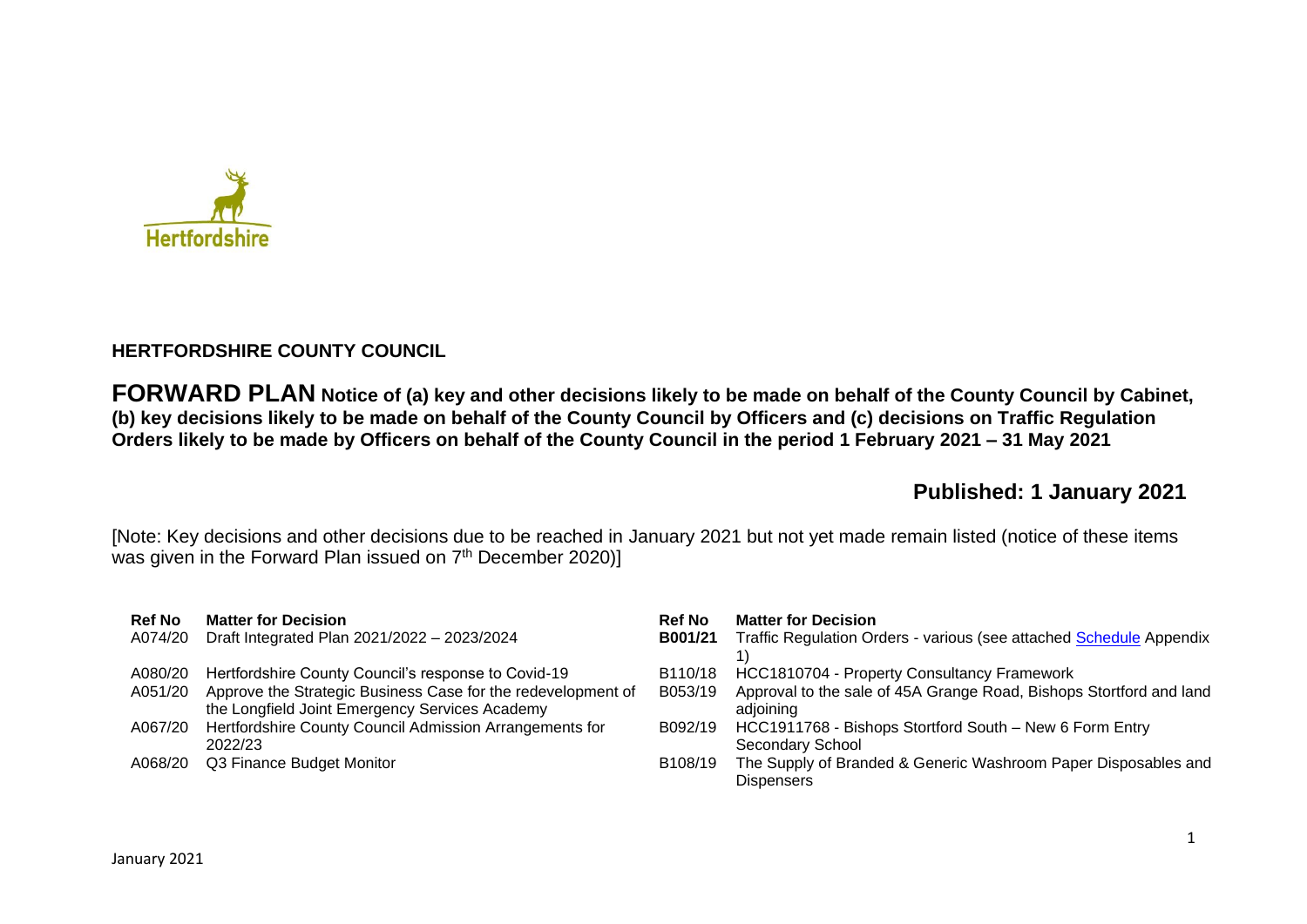| A075/20 | Public Engagement & Consultation on the Integrated Plan<br>Proposal                                                                                                 |
|---------|---------------------------------------------------------------------------------------------------------------------------------------------------------------------|
| A076/20 | Integrated Plan 2021/2022 - 2023/2024                                                                                                                               |
| A077/20 | Overview & Scrutiny Committee Report on the Integrated Plan<br>Proposals                                                                                            |
| A078/20 | Service Cabinet Panels Comments on the Integrated Plan<br>Proposals                                                                                                 |
| A081/20 | Hertfordshire County Council's response to Covid-19                                                                                                                 |
| A001/21 | Highways 2021/22 Integrated Works and Procurement<br><b>Routes</b>                                                                                                  |
| A002/21 | Highway Infrastructure Asset Management Plan: Asset<br>Performance Report 2019/20                                                                                   |
| A003/21 | Approval to a capital contribution towards secondary<br>education provision at the former Barnwell East site in<br><b>Stevenage</b>                                 |
| A016/20 | To agree the recommendations as set out in The Air Quality<br>Plan for Broxbourne (Broxbourne Local No2 Plan - Outline<br><b>Business Case)</b>                     |
| A079/20 | Contract for the provision of Fire Appliances for the Community<br>Protection Directorate Vehicle Replacement Programme.                                            |
| A082/20 | Hertfordshire County Council's response to Covid-19                                                                                                                 |
| A083/20 | Approve the Outline Business Case for phase 2 of the<br>Accommodation Strategy (Future Workplaces)                                                                  |
| A004/21 | Recommissioning of Overnight Short Breaks for Children<br>& Young People (CYP) with Special Educational Needs &<br>Disabilities (SEND) and/or Complex Health Needs. |
| A074/20 | Draft Integrated Plan 2021/2022 - 2023/2024                                                                                                                         |
| A080/20 | Hertfordshire County Council's response to Covid-19                                                                                                                 |
| A051/20 | Approve the Strategic Business Case for the redevelopment of<br>the Longfield Joint Emergency Services Academy                                                      |
| A067/20 | Hertfordshire County Council Admission Arrangements for<br>2022/23                                                                                                  |
|         |                                                                                                                                                                     |

- B110/19 Supply of Educational Furniture, Desking & Seating
- B122/19 Framework agreement for the supply of Disposable Gloves & Aprons
- B017/20 HCC2011967 The Bishops Stortford High School Design & Build Contract Early Works
- B018/20 HCC2011970 Bishops Stortford North Secondary Design & Build Contract in respect of new build works
- B024/20 Award of various school transport and local bus contracts (services starting September 2020)
- B070/20 HCC2012432 Pre-Construction Services Agreement for the provision of a new First School at Buntingford.
- B074/20 HCC2012309 Project Management for Buntingford First School
- B076/20 Framework Agreement for the Supply of Cut Paper & Card Size A3 & A4
- B077/20 Recommissioning of Overnight Short Breaks for CYP (Children & Young People) with SEND (Special Educational Needs & Disability) and/or Complex Health Needs
- B079/20 Codicote Primary School enlargement capital budget approval
- B081/20 Framework Agreement for the Supply of Batteries
- B083/20 Single Tender Action for Homecare Spot Providers
- B084/20 HCC2012458 -Schools repairs & maintenance: Batch 53 Package 1 Mechanical & Electrical works - Oak View Primary & Nursery School, Weston Primary School
- B085/20 HCC2012459 Schools repairs & maintenance: Batch 53 Package 2 -Mechanical & Electrical works - Broom Barns Primary School, Icknield Walk First School
- B086/20 HCC2012460 Schools repairs & maintenance: Batch 54 Package 1 -Mechanical & Electrical works - Studlands Rise First School, Therfield First School, York Road Nursery School
- B087/20 HCC2012461 -Schools repairs & maintenance: Batch 54 Package 2 Mechanical & Electrical works - Goffs Oak Primary School, Thorley Hill Primary School
- B088/20 HCC2012463 -Schools repairs & maintenance: Batch 55 Package 1 Mechanical & Electrical works - The Collett School, Micklem Primary **School**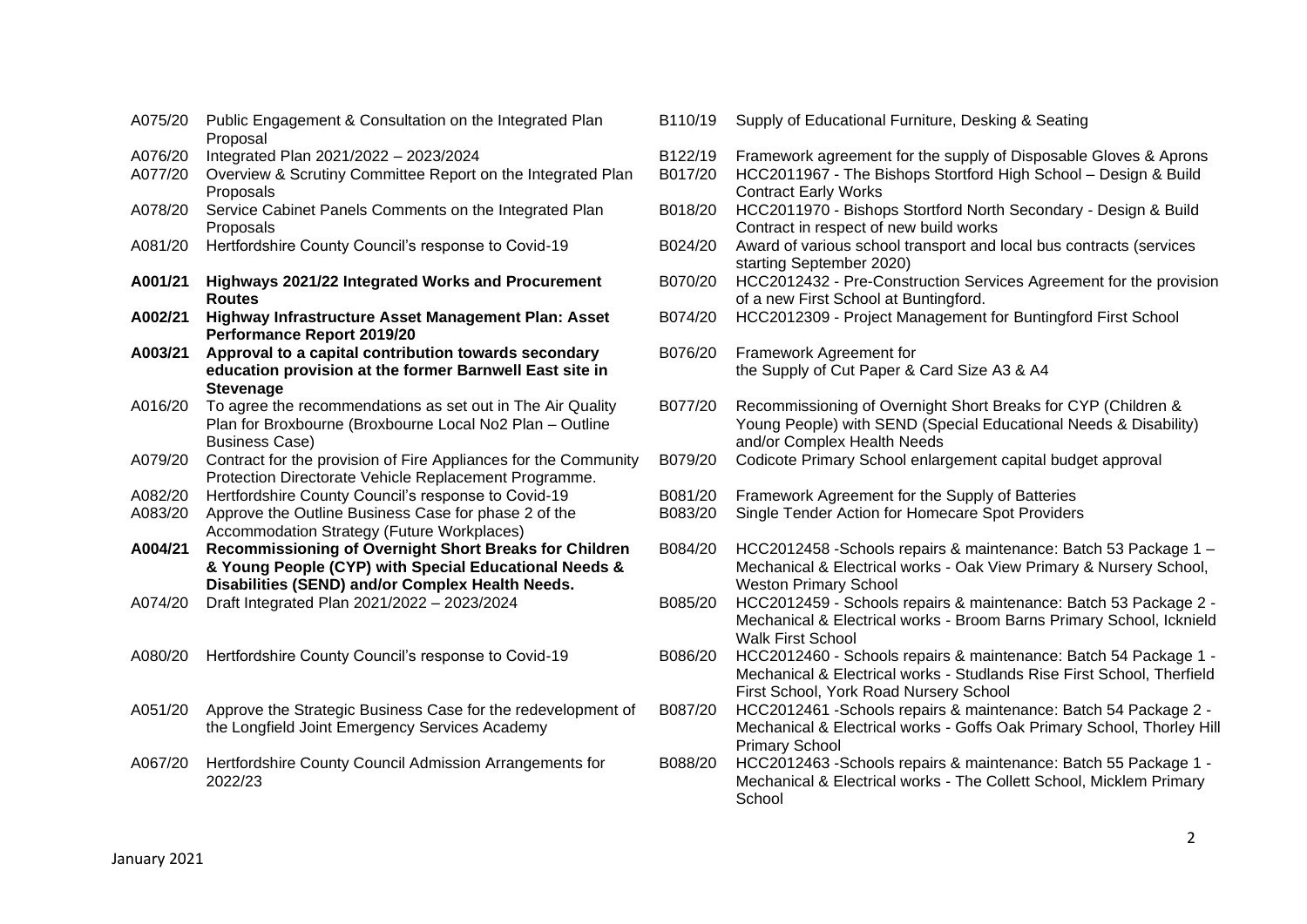|         | Proposal                                                                                                                                                            |
|---------|---------------------------------------------------------------------------------------------------------------------------------------------------------------------|
| A076/20 | Integrated Plan 2021/2022 - 2023/2024                                                                                                                               |
| A077/20 | Overview & Scrutiny Committee Report on the Integrated Plan<br>Proposals                                                                                            |
| A078/20 | Service Cabinet Panels Comments on the Integrated Plan<br>Proposals                                                                                                 |
| A081/20 | Hertfordshire County Council's response to Covid-19                                                                                                                 |
| A001/21 | Highways 2021/22 Integrated Works and Procurement<br><b>Routes</b>                                                                                                  |
| A002/21 | Highway Infrastructure Asset Management Plan: Asset<br>Performance Report 2019/20                                                                                   |
| A003/21 | Approval to a capital contribution towards secondary<br>education provision at the former Barnwell East site in<br><b>Stevenage</b>                                 |
| A016/20 | To agree the recommendations as set out in The Air Quality<br>Plan for Broxbourne (Broxbourne Local No2 Plan - Outline<br><b>Business Case)</b>                     |
| A079/20 | Contract for the provision of Fire Appliances for the Community<br>Protection Directorate Vehicle Replacement Programme.                                            |
| A082/20 | Hertfordshire County Council's response to Covid-19                                                                                                                 |
| A083/20 | Approve the Outline Business Case for phase 2 of the<br>Accommodation Strategy (Future Workplaces)                                                                  |
| A004/21 | Land at Harpenden Road, St Albans - Spend to Achieve<br><b>Funds</b>                                                                                                |
| A005/21 | Recommissioning of Overnight Short Breaks for Children<br>& Young People (CYP) with Special Educational Needs &<br>Disabilities (SEND) and/or Complex Health Needs. |
|         |                                                                                                                                                                     |

A075/20 Public Engagement & Consultation on the Integrated Plan

Mechanical & Electrical works - Rickmansworth Park JMI, Cassiobury Infant & Nursery School, B091/20 HCC2012497 - Codicote Primary School – School Expansion A076/20 Integrated Plan 2021/2022 – 2023/2024 B092/20 HCC2012470 -Schools repairs & maintenance: Batch 55 Package 3 - Mechanical & Electrical works - Hoblett's Manor Junior School, Maple Primary School B093/20 HCC2012494 -Relocation of the Blues Pre-school to land at Cox's Gardens, Bishops Stortford. Temporary Mobile Building. B094/20 To negotiate an extension of the existing contract between Hertfordshire County Council (HCC) and Herts for Learning (HFL) for the provision of HfL services and support to HCC. A081/20 Hertfordshire County Council's response to Covid-19 B095/20 To establish a Framework Agreement for future Community Opportunity services (currently known as Day Services) and appoint providers via a full competitive tender process B096/20 Building Cleaning tender for the Hertford and Ware Educational package within Hertfordshire. Award of contract B097/20 Building Cleaning tender for the EA Educational package within Hertfordshire. Award of contract B098/20 HCC2012575 - Batch 56 Roofing Works - Field Junior School, Watford, Harvey Road Junior School, & Shepherd Primary School Rickmansworth B101/20 HCC2012583 - Batch 57 - Cluster 1 - Roofing Works - Hobletts Manor Infants School B102/20 HCC2012584 - Batch 57 - Cluster 2 - Roofing Works – Tannerswood **School** A082/20 Hertfordshire County Council's response to Covid-19 B103/20 HCC2012585 - Batch 57 - Cluster 3 - Roofing Works – Forres & Margaret Wix School B104/20 HCC2012586 - Batch 57 - Cluster 4 - Roofing Works – Bishops Stortford & Hatfield Fire Stations B105/20 Contract for the Provision of Children's Cross Regional Arrangements Group (CCRAG) Database B106/20 Hertfordshire Adult and Family Learning Service (HAFLS): Award of contract for the provision of Adult Learning across Hertfordshire for academic year 2021/22 B107/20 The provision of facilities for the treatment of materials from recycling centres in Hertfordshire

A068/20 Q3 Finance Budget Monitor **Bureau Community B089/20 HCC2012464** -Schools repairs & maintenance: Batch 55 Package 2 -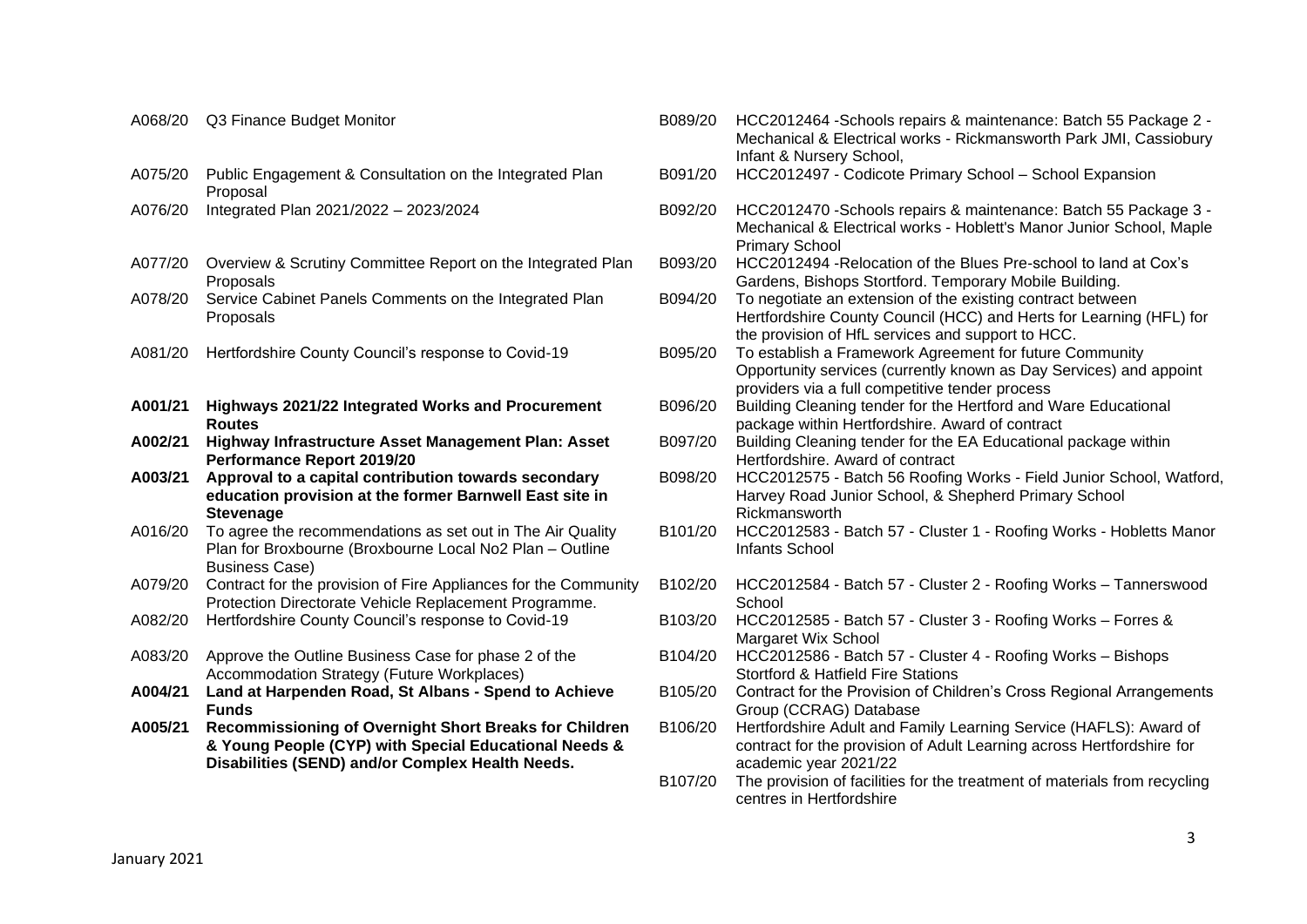| B002/21 | Award of various local bus contracts (tender round for services<br>starting April and September 2021)                                                              |
|---------|--------------------------------------------------------------------------------------------------------------------------------------------------------------------|
| B003/21 | Approval to the sale of part of the Land at Onslow St Audrey's                                                                                                     |
|         | <b>School, Hatfield</b>                                                                                                                                            |
| B004/21 | Eastern Playing Fields, Goffs lane, Cheshunt - Appropriation to<br><b>Adult Care Services</b>                                                                      |
| B005/21 | Approval to the terms of sale for Former Library and adjoining<br>Land at Lamb Lane, Redbourn                                                                      |
| B006/21 | Approval to the terms of sale for Former Highway Maintenance<br>Depot, Station Road, Watton at Stone                                                               |
| B007/21 | Approval to the terms of sale for Land at Foxgrove Path, South<br>Oxhey                                                                                            |
| B008/21 | Approval to the terms of sale for Former Little Furze JMI School,<br><b>Gosforth Lane, South Oxhey</b>                                                             |
| B009/21 | Approval of the Councils Diversity and Inclusion Strategy 2021                                                                                                     |
| B010/21 | Consider the future of Eastern Playing Fields, Goffs lane,<br><b>Cheshunt</b>                                                                                      |
| B011/21 | Land and building at Meadowbank, Alexandra Road, Kings<br><b>Langley - Appropriation to Adult Care Services</b>                                                    |
| B012/21 | HCC2012582 - Refurbishment of a former adult care home to<br>provide accommodation for Looked After Children                                                       |
| B013/21 | Recommissioning of Overnight Short Breaks for Children &<br>Young People (CYP) with Special Educational Needs & Disabilities<br>(SEND) and/or Complex Health Needs |

**\*\*** The address from which, subject to any prohibition or restriction on their disclosure, copies of, or extracts from, any document listed is available from County Hall, Pegs Lane, Hertford. SG13 8DE. Other documents relevant to these matters may be submitted to the decision maker. To request details of such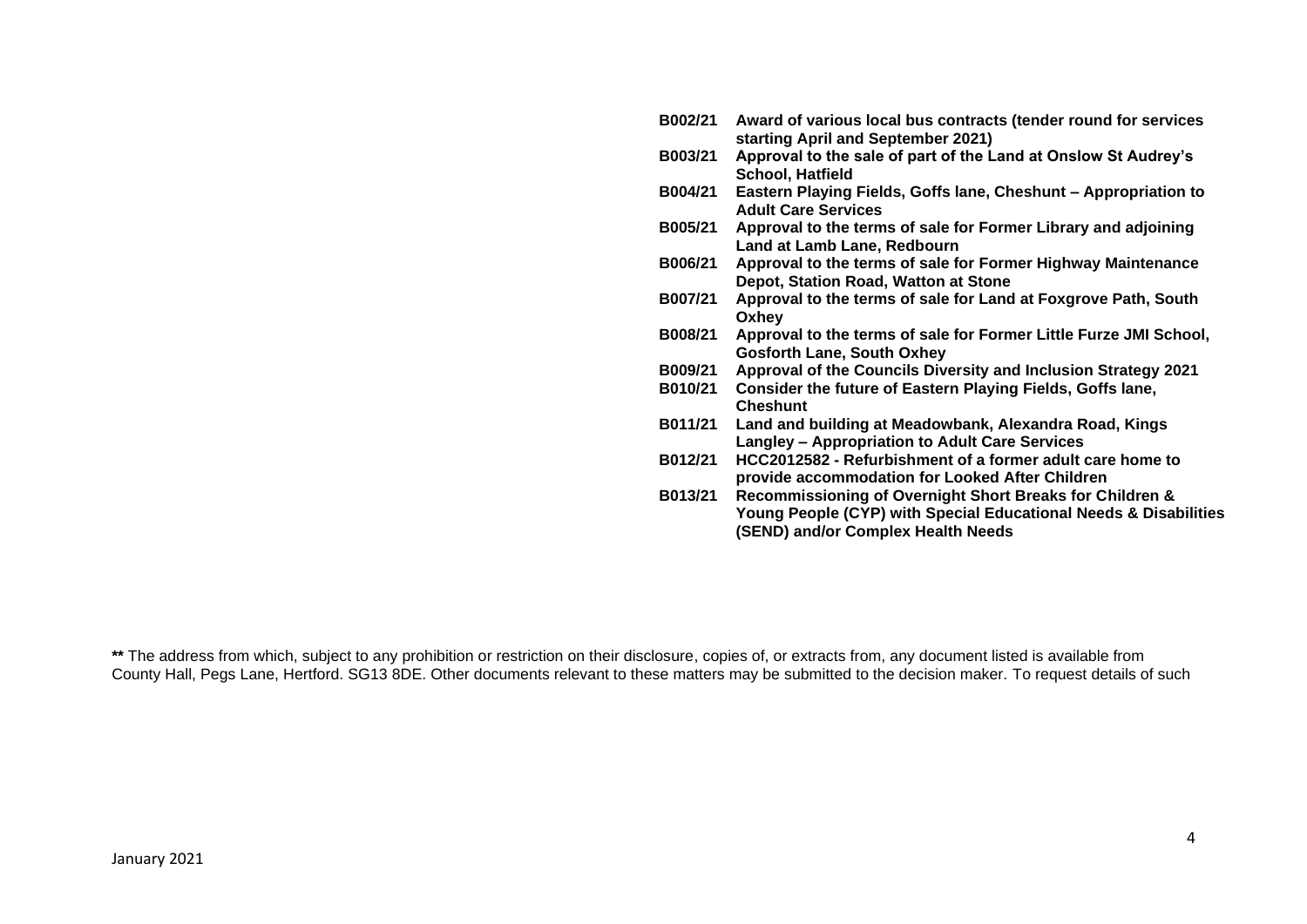documents (if any) as they become available, contact Deborah Jeffery, Assistant Manager, Democratic Services by email [\(Deborah.jeffery@hertfordshire.gov.uk\)](mailto:Deborah.jeffery@hertfordshire.gov.uk) or phone (01992 555563)

\*\*\* In accordance with Regulation 10(1) of The Local Authorities (Executive Arrangements) (Meetings and Access to Information) (England) Regulations 2012 (the '2012 Regulations') these items of business will be considered by Cabinet at its meeting 13 May 2019. Notices issued, as required by the 2012 Regulations, can be viewed at <https://democracy.hertfordshire.gov.uk/mgCalendarMonthView.aspx?GL=1&bcr=1>

ᵻᵻ Documents to be considered by the Cabinet are published on the Councils website at <https://democracy.hertfordshire.gov.uk/mgCalendarMonthView.aspx?GL=1&bcr=1>

‡‡ Grounds for exemption are: -

- (a) where the decision is a decision taken under the Special Urgency provisions in Annex 4 of the Constitution
- (b) where the Chief Executive certifies that implementation of the decision is critical for service delivery
- (c) where the Chief Legal Officer certifies that the Council would be likely to suffer legal prejudice from a delay in implementation of the decision resulting from the decision being Called-In
- (d) where the Director of Resources certifies that the Council would be likely to suffer financial prejudice from a delay in implementation of the decision resulting from the decision being Called-In
- (e) where the Chief Legal Officer certifies that a delay in implementation of the decision resulting from the decision being Called-In would result in the decision being incapable of implementation or meaningful implementation
- (f) where the decision results from consideration of a recommendation or report from the OSC or any sub-committee or Topic Group of the OSC
- (g) where the decision results from a reference back decision by Overview and Scrutiny Committee; or
- (h) where the decision is a recommendation to Full Council;
- (i) where the Call-In period has expired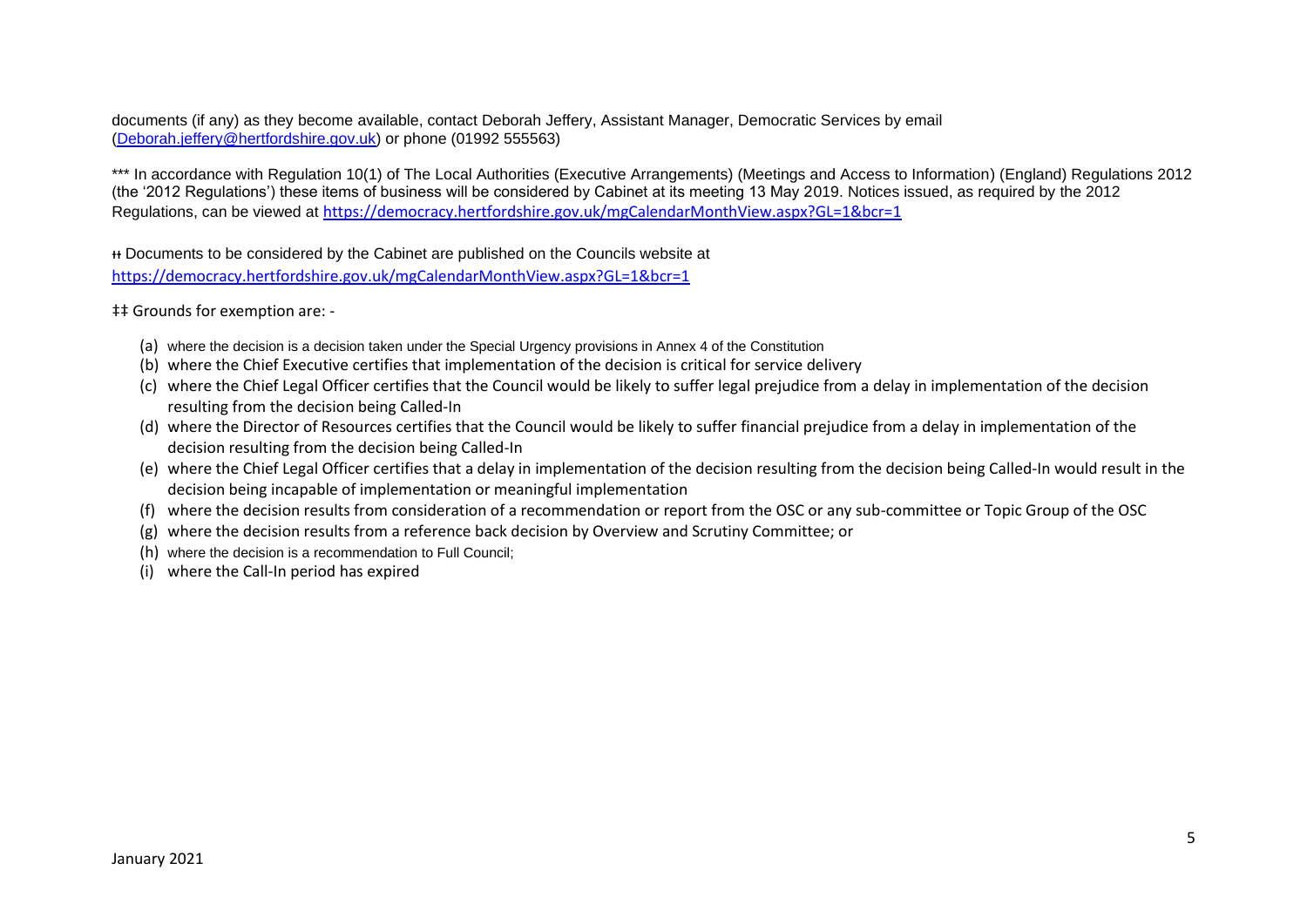## **PART A: DECISIONS BY CABINET NOTE:** NEW ITEMS AND AMENDMENTS ARE SHOWN IN BOLD

| A074/20 | Draft Integrated Plan<br>$2021/2022 -$<br>2023/2024                                                                                      | 18/01/2021                                    |                                                                                                                         | Scott Walker<br>01992 555273        | Report of the Director of<br>Resources                                                          | Yes       |
|---------|------------------------------------------------------------------------------------------------------------------------------------------|-----------------------------------------------|-------------------------------------------------------------------------------------------------------------------------|-------------------------------------|-------------------------------------------------------------------------------------------------|-----------|
| A080/20 | <b>Hertfordshire County</b><br>Council's response to<br>Covid-19                                                                         | 18/01/2021                                    |                                                                                                                         | Alex James<br>01992 588259          | Report of the Director of<br>Resources                                                          | <b>No</b> |
| A051/20 | Approve the Strategic<br><b>Business Case for the</b><br>redevelopment of the<br>Longfield Joint<br><b>Emergency Services</b><br>Academy | 22/02/2021                                    | Community<br>Safety & Waste<br>Management<br><b>Cabinet Panel</b><br>Resources &<br>Performance<br><b>Cabinet Panel</b> | <b>Steve Tant</b><br>01707 281480   | Joint Report of the Director of<br>Community Protection and the<br><b>Director of Resources</b> | No        |
| A067/20 | <b>Hertfordshire County</b><br><b>Council Admission</b><br>Arrangements for<br>2022/23                                                   | 22/02/2021                                    | Education<br>Libraries and<br>Localism<br><b>Cabinet Panel</b>                                                          | Jayne Abery<br>01992 588785         | Report of the Director of<br><b>Children's Services</b>                                         | <b>No</b> |
| A068/20 | Q3 Finance Budget<br>Monitor                                                                                                             | 22/02/2021                                    | Resources &<br>Performance<br><b>Cabinet Panel</b>                                                                      | <b>Scott Walker</b><br>01992 555273 | Report of the Director of<br>Resources                                                          | No        |
| A075/20 | Public Engagement &<br>Consultation on the<br>Integrated Plan<br>Proposal                                                                | 22/02/2021<br>County<br>Council<br>23/02/2021 | <b>Resources &amp;</b><br>Performance<br><b>Cabinet Panel</b>                                                           | Alex James<br>01992 588259          | Report of the Chief Executive                                                                   | Yes       |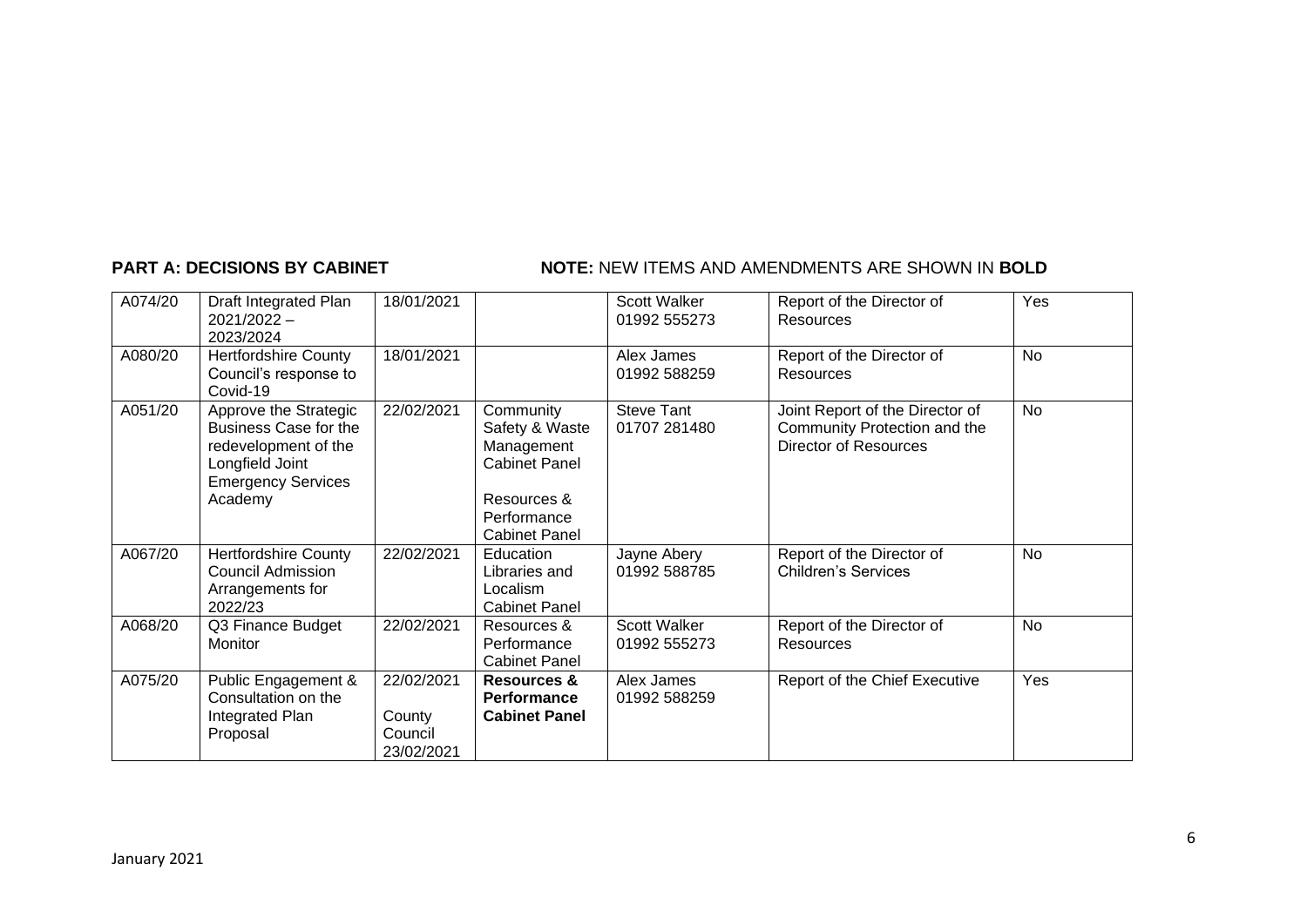| A076/20 | Integrated Plan<br>$2021/2022 -$                   | Cabinet<br>22/02/2021 | <b>All Cabinet</b><br>Panels        | <b>Scott Walker</b><br>01992 555273  | Report of the Director of<br><b>Resources</b>              | Yes       |
|---------|----------------------------------------------------|-----------------------|-------------------------------------|--------------------------------------|------------------------------------------------------------|-----------|
|         | 2023/2024                                          |                       |                                     |                                      |                                                            |           |
|         |                                                    | County                | Overview &                          |                                      |                                                            |           |
|         |                                                    | Council               | Scrutiny                            |                                      |                                                            |           |
|         |                                                    | 23/02/2021            | Committee                           |                                      |                                                            |           |
| A077/20 | <b>Overview &amp; Scrutiny</b>                     | Cabinet<br>22/02/2021 | Resources and                       | Natalie Rotherham<br>01992 588485    | Report of the Overview and                                 | Yes       |
|         | Committee Report on<br>the Integrated Plan         |                       | Performance<br><b>Cabinet Panel</b> |                                      | <b>Scrutiny Committee</b>                                  |           |
|         | Proposals                                          | County                |                                     | Fiona Corcoran                       |                                                            |           |
|         |                                                    | Council               |                                     | 01992 588165                         |                                                            |           |
|         |                                                    | 23/02/2021            |                                     |                                      |                                                            |           |
| A078/20 | <b>Service Cabinet</b>                             | Cabinet               | Resources and                       | Deborah Jeffery                      | Report of the Director of                                  | Yes       |
|         | Panels Comments on                                 | 22/02/2021            | Performance<br><b>Cabinet Panel</b> | 01992 555563                         | <b>Resources</b>                                           |           |
|         | the Integrated Plan<br>Proposals                   | County                |                                     |                                      |                                                            |           |
|         |                                                    | Council               |                                     |                                      |                                                            |           |
|         |                                                    | 23/02/2021            |                                     |                                      |                                                            |           |
| A081/20 | <b>Hertfordshire County</b>                        | 22/02/2021            | Resources &                         | Alex James                           | Report of the Director of                                  | <b>No</b> |
|         | Council's response to                              |                       | Performance                         | 01992 588259                         | <b>Resources</b>                                           |           |
|         | Covid-19                                           |                       | <b>Cabinet Panel</b>                |                                      |                                                            |           |
| A001/21 | <b>Highways 2021/22</b><br><b>Integrated Works</b> | 22/02/2021            | Highways &<br><b>Environment</b>    | <b>Steve Theobald</b><br>07709454071 | <b>Report of the Director of</b><br><b>Environment and</b> | <b>No</b> |
|         | and Procurement                                    |                       | <b>Cabinet Panel</b>                |                                      | <b>Infrastructure</b>                                      |           |
|         | <b>Routes</b>                                      |                       |                                     |                                      |                                                            |           |
| A002/21 | Highway                                            | 22/02/2021            | <b>Highways &amp;</b>               | <b>Chris Allen-Smith</b>             | <b>Report of the Director of</b>                           | <b>No</b> |
|         | <b>Infrastructure Asset</b>                        |                       | <b>Environment</b>                  | 01992 658167                         | <b>Environment and</b>                                     |           |
|         | <b>Management Plan:</b>                            |                       | <b>Cabinet Panel</b>                |                                      | <b>Infrastructure</b>                                      |           |
|         | <b>Asset Performance</b><br><b>Report 2019/20</b>  |                       |                                     |                                      |                                                            |           |
| A003/21 | Approval to a capital                              | 22/02/2021            | Education,                          | <b>Kate Ma</b>                       | <b>Report of the Director of</b>                           | <b>No</b> |
|         | contribution towards                               |                       | <b>Libraries &amp;</b>              | 01992 556669                         | <b>Children's Services</b>                                 |           |
|         | secondary education                                |                       | Localism                            |                                      |                                                            |           |
|         | provision at the                                   |                       | <b>Cabinet Panel</b>                |                                      |                                                            |           |
|         | former Barnwell East                               |                       |                                     |                                      |                                                            |           |
|         | site in Stevenage                                  |                       |                                     |                                      |                                                            |           |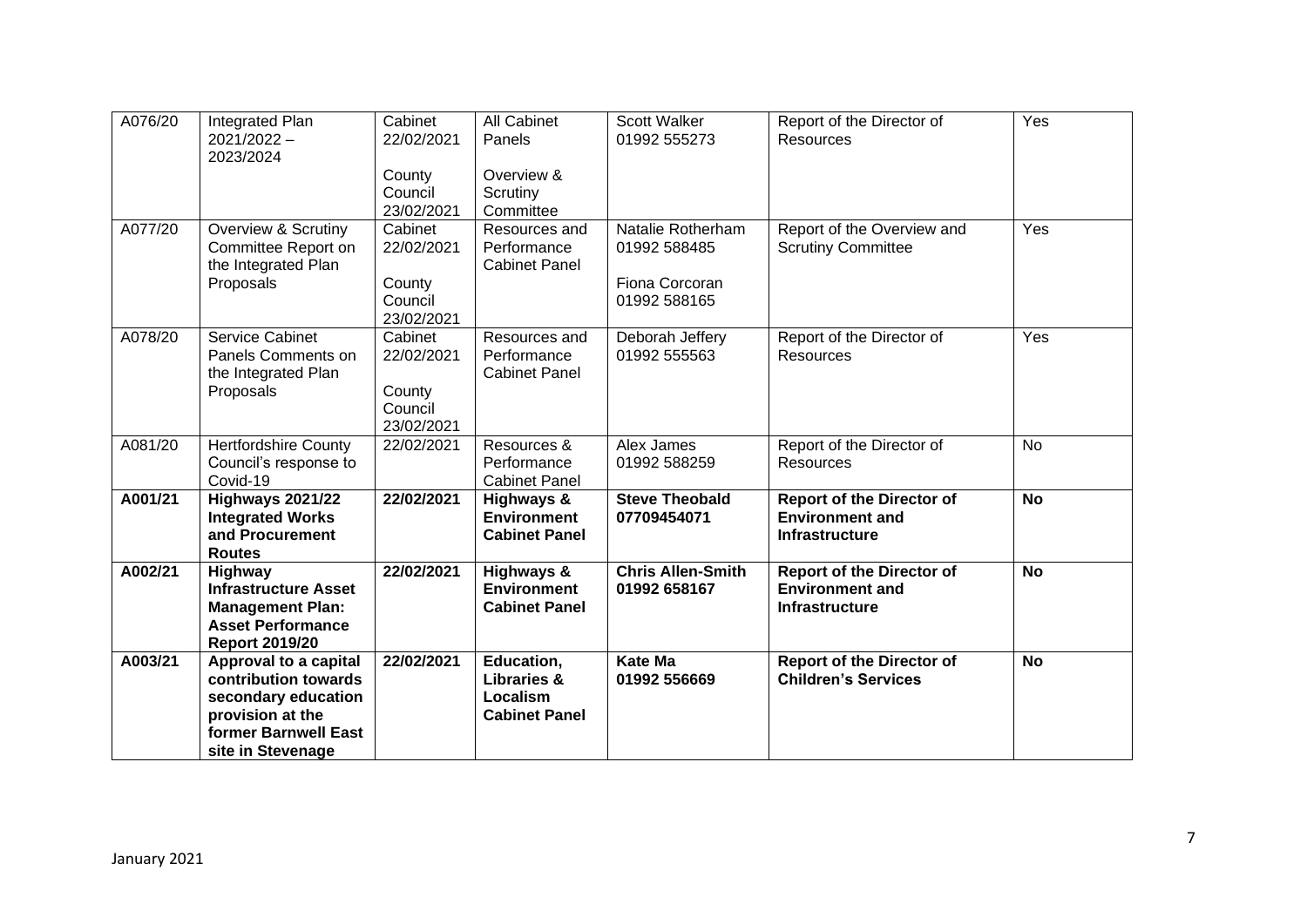| A016/20            | To agree the<br>recommendations as<br>set out in The Air<br>Quality Plan for<br>Broxbourne<br>(Broxbourne Local<br>No <sub>2</sub> Plan - Outline<br><b>Business Case)</b> | 22/03/2020               | Highways &<br>Environment<br><b>Cabinet Panel</b>               | <b>Trevor Brennan</b><br>01992 658406                | Report of the Director of<br>Environment and Infrastructure                                                                                                                                                                                      | $\overline{N}$         |
|--------------------|----------------------------------------------------------------------------------------------------------------------------------------------------------------------------|--------------------------|-----------------------------------------------------------------|------------------------------------------------------|--------------------------------------------------------------------------------------------------------------------------------------------------------------------------------------------------------------------------------------------------|------------------------|
| A079/20            | Contract for the<br>provision of Fire<br>Appliances for the<br><b>Community Protection</b><br>Directorate Vehicle<br>Replacement<br>Programme.                             | 22/03/2020               |                                                                 | Chris Bigland<br>07824 625860                        | Report of the Director of<br><b>Community Protection</b><br>Part I and Part II Report - due to<br>'Information relating to the<br>financial or business affairs of<br>any particular person (including<br>the Council)'                          | <b>No</b>              |
| A082/20            | <b>Hertfordshire County</b><br>Council's response to<br>Covid-19                                                                                                           | 22/03/2021               | Resources &<br>Performance<br><b>Cabinet Panel</b>              | Alex James<br>01992 588259                           | Report of the Director of<br>Resources                                                                                                                                                                                                           | <b>No</b>              |
| A004/21            | <b>Land at Harpenden</b>                                                                                                                                                   | 22/03/2021               | <b>Resources &amp;</b>                                          | <b>Andrew Edwards</b>                                | <b>Report of the Director of</b>                                                                                                                                                                                                                 | <b>No</b>              |
|                    | Road, St Albans -<br><b>Spend to Achieve</b><br><b>Funds</b>                                                                                                               |                          | <b>Performance</b><br><b>Cabinet Panel</b>                      | 01992 556007                                         | <b>Resources</b><br>Part I and Part II Report - due<br>to 'Information relating to the<br>financial or business affairs of<br>any particular person<br>(including the Council)'                                                                  |                        |
| A083/20<br>A005/21 | Approve the Outline<br><b>Business Case for</b><br>phase 2 of the<br>Accommodation<br><b>Strategy (Future</b><br>Workplaces)<br><b>Recommissioning of</b>                  | 19/04/2021<br>19/04/2021 | Resources &<br>Performance<br><b>Cabinet Panel</b><br>Children, | Sass Pledger<br>01992 555970<br><b>Julie Reddish</b> | Report of the Director of<br><b>Resources</b><br>Part I and Part II Report - due to<br>'Information relating to the<br>financial or business affairs of<br>any particular person (including<br>the Council)'<br><b>Report of the Director of</b> | <b>No</b><br><b>No</b> |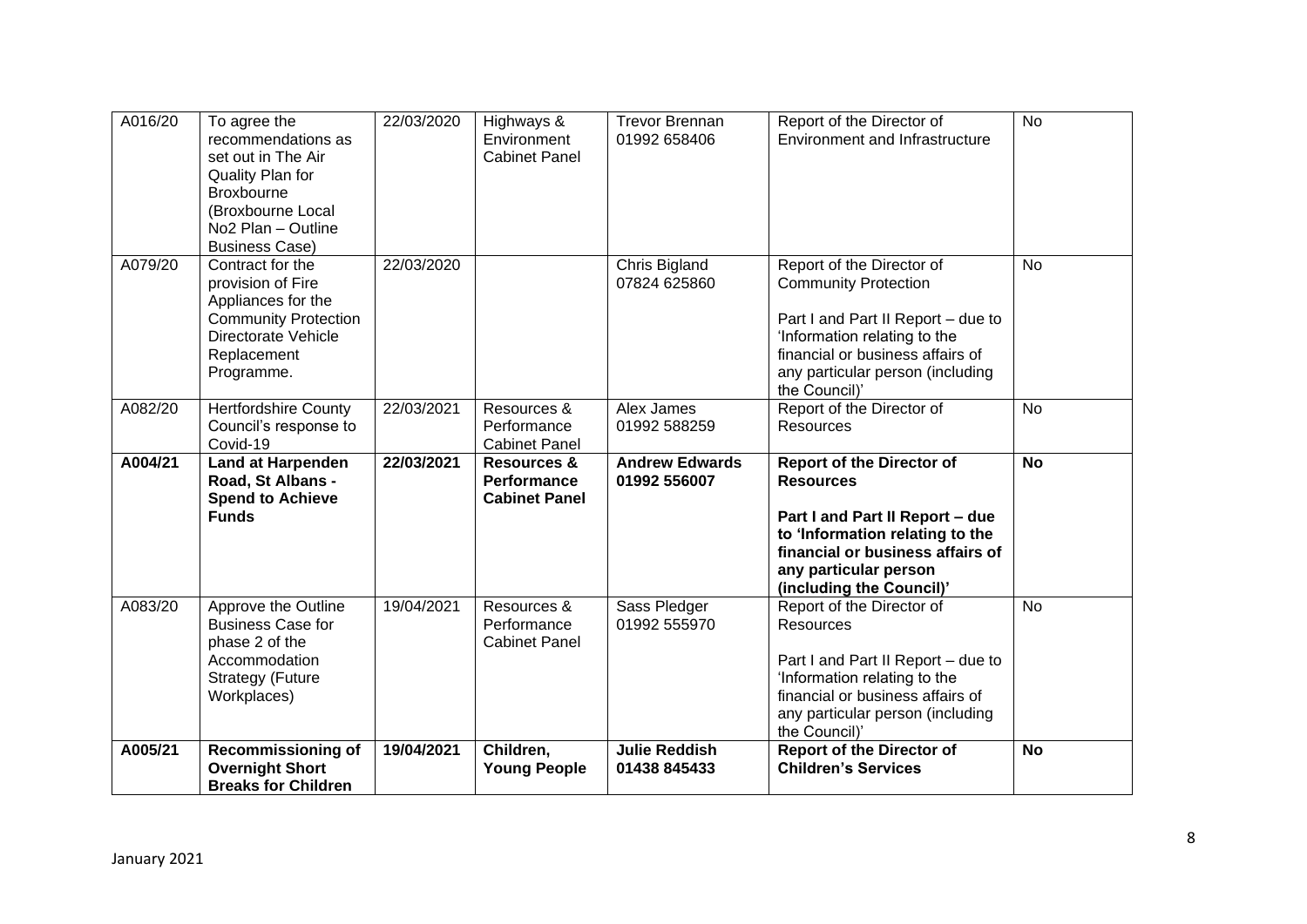| & Young People                 | & Families           |  |  |
|--------------------------------|----------------------|--|--|
| (CYP) with Special             | <b>Cabinet Panel</b> |  |  |
| <b>Educational Needs &amp;</b> |                      |  |  |
| <b>Disabilities (SEND)</b>     |                      |  |  |
| and/or Complex                 |                      |  |  |
| <b>Health Needs.</b>           |                      |  |  |

# **Membership of Cabinet**

| <b>Richard Roberts</b> | <b>Adult Care &amp; Health</b>                 | <b>Phil Bibby</b>     | <b>Highways &amp; Environment</b>      |
|------------------------|------------------------------------------------|-----------------------|----------------------------------------|
| <b>Teresa Heritage</b> | <b>Children, Young People &amp; Families</b>   | <b>David Williams</b> | <b>Leader of The Council</b>           |
| <b>Terry Hone</b>      | <b>Community Safety &amp; Waste Management</b> | <b>Tim Hutchings</b>  | <b>Public Health &amp; Performance</b> |
| <b>Terry Douris</b>    | <b>Education, Libraries &amp; Localism</b>     | <b>Ralph Sangster</b> | <b>Resources &amp; Performance</b>     |
| <b>Derrick Ashley</b>  | Growth, Infrastructure, Planning and The       |                       |                                        |
|                        | <b>Economy</b>                                 |                       |                                        |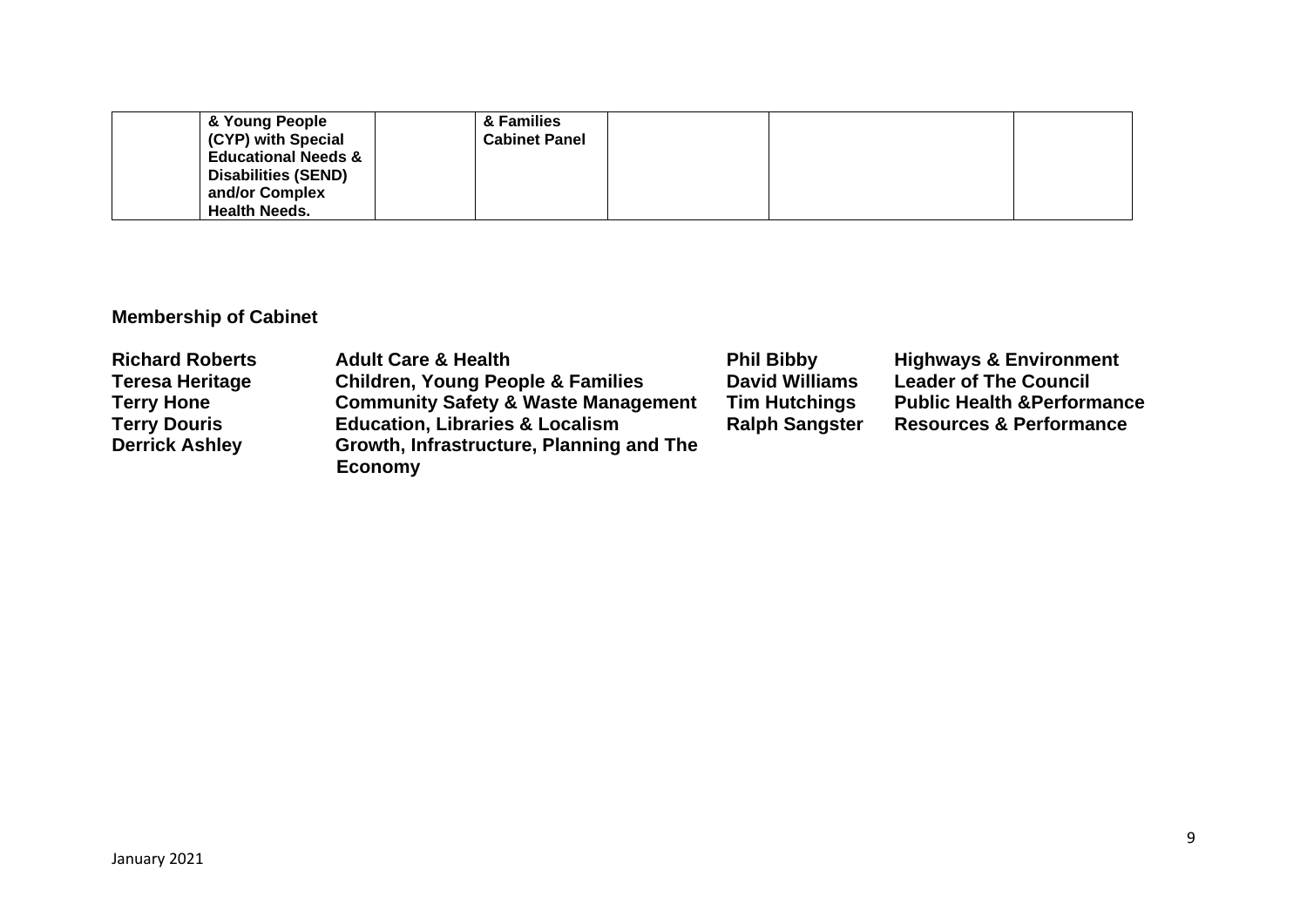## **PART B: DECISIONS BY CHIEF OFFICERS** NOTE: NEW ITEMS AND AMENDMENTS ARE SHOWN IN BOLD

| <b>Ref No</b> | <b>Issue for Decision</b>                                                                          | <b>Name and Title</b><br>of Decision<br><b>Maker</b>                               | Date, or<br>period<br>within<br>which,<br>decision to<br>be made | <b>Cabinet</b><br>Panels to be<br>consulted | <b>Officer contact for</b><br>this matter | Documents to<br>be considered <sup>1</sup> | <b>Exempt</b><br>from the<br>Council's<br>Call-In<br><b>Procedures</b><br>Yes / No |
|---------------|----------------------------------------------------------------------------------------------------|------------------------------------------------------------------------------------|------------------------------------------------------------------|---------------------------------------------|-------------------------------------------|--------------------------------------------|------------------------------------------------------------------------------------|
| B001/21       | <b>Traffic Regulation</b><br>Orders - various (see<br>attached Schedule<br>Appendix 1)             | Mark Kemp<br>Director<br>Environment and<br>Infrastructure                         | During the<br>period of this<br>Forward Plan                     |                                             | Mark Kemp<br>01992 555206                 | Reports from<br><b>Lead Officers</b>       | No                                                                                 |
| B110/18       | HCC1810704 -<br><b>Property Consultancy</b><br>Framework                                           | Sass Pledger<br><b>Assistant Director</b><br>- Property                            | February 2021<br>(was January<br>2021)                           |                                             | <b>Michael Ramshaw</b><br>01992 588778    | See Note 2 below                           | No                                                                                 |
| B053/19       | Approval to the sale of<br>45A Grange Road,<br><b>Bishops Stortford and</b><br>land adjoining      | <b>Emily White</b><br>Head of Strategic<br>Asset<br>Management &<br><b>Estates</b> | January 2021<br>(was<br><b>December</b><br>2020)                 |                                             | <b>Andrew Edwards</b><br>01992 556007     | Report                                     | No                                                                                 |
| B092/19       | HCC1911768 -<br><b>Bishops Stortford</b><br>South - New 6 Form<br><b>Entry Secondary</b><br>School | Sass Pledger<br><b>Assistant Director</b><br>Property                              | February<br>2021 (was<br><b>December</b><br>2020)                |                                             | Jackie Aldridge<br>01992 588138           | See Note 2 below                           | No                                                                                 |
| B108/19       | The Supply of<br><b>Branded &amp; Generic</b><br>Washroom Paper                                    | Glenn Facey<br>Head of Herts<br><b>FullStop</b>                                    | March 2021<br>(was October<br>2020)                              |                                             | James Conway<br>01707 292357              | See Note 2 below                           | No                                                                                 |

<sup>&</sup>lt;sup>1</sup> The address from which, subject to any prohibition or restriction on their disclosure, copies of, or extracts from, any document listed is available is County Hall, Pegs Lane, Hertford, SG13 8DE. Other documents relevant to these matters may be submitted to the decision maker. To request details of such documents (if any) as they become available contact Deborah Jeffery, Assistant Manager, Democratic Services by email (deborah.jeffery@hertfordshire.gov.uk) or phone (01992 555563).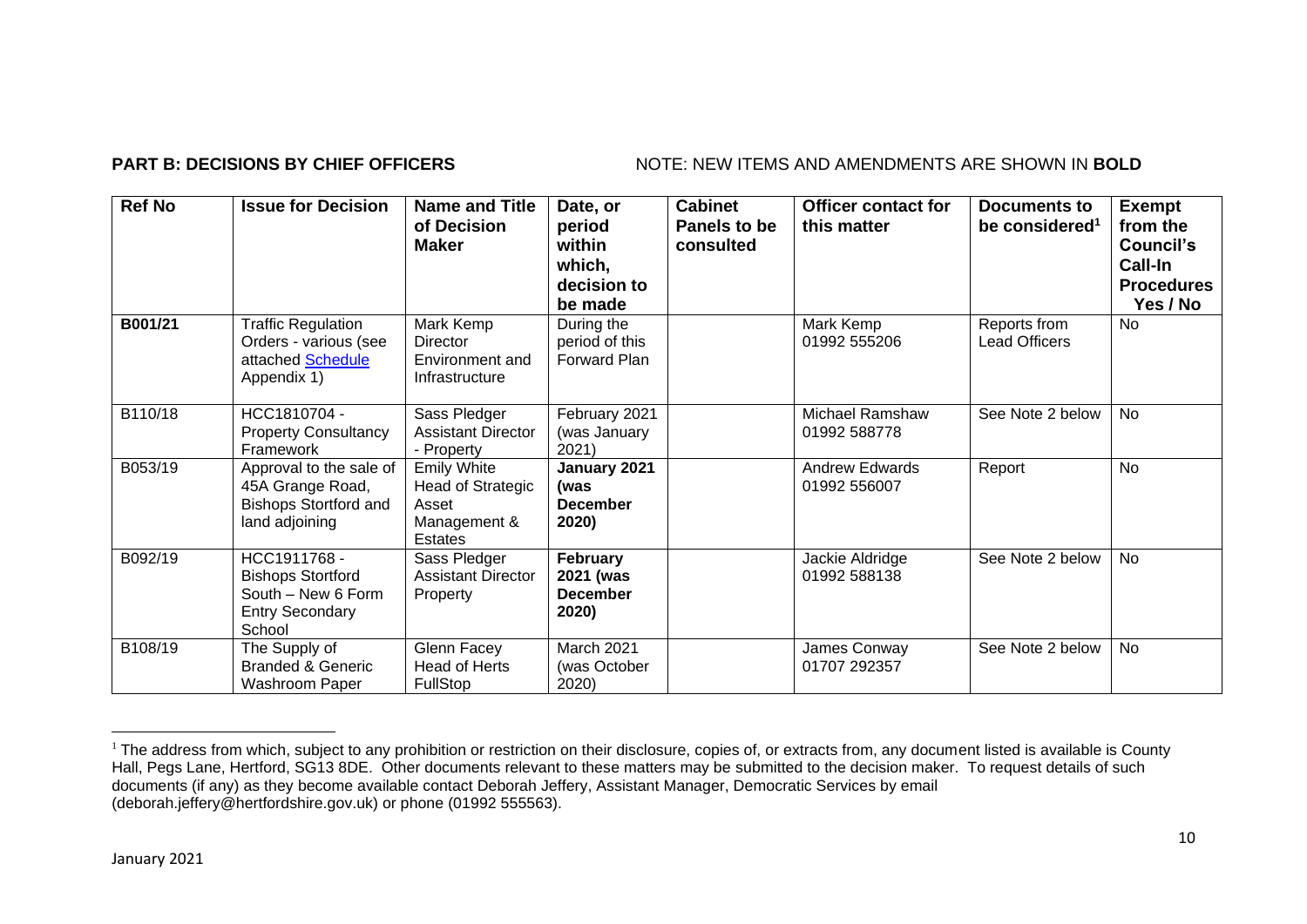|         | Disposables and<br><b>Dispensers</b>                                                                                            |                                                                                         |                                                   |                                     |                  |           |
|---------|---------------------------------------------------------------------------------------------------------------------------------|-----------------------------------------------------------------------------------------|---------------------------------------------------|-------------------------------------|------------------|-----------|
| B110/19 | Supply of Educational<br>Furniture, Desking &<br>Seating                                                                        | Glenn Facey<br><b>Head of Herts</b><br>FullStop                                         | January 2021<br>(was<br><b>December</b><br>2020)  | <b>Jake Grieves</b><br>01707 292498 | See Note 2 below | <b>No</b> |
| B122/19 | Framework<br>agreement for the<br>supply of Disposable<br>Gloves & Aprons                                                       | Glenn Facey<br><b>Head of Herts</b><br>FullStop                                         | January 2021<br>(was March<br>2021)               | Sarah Church<br>01707 292557        | See Note 2 below | <b>No</b> |
| B017/20 | HCC2011967 - The<br><b>Bishops Stortford High</b><br>School - Design &<br><b>Build Contract Early</b><br>Works                  | Sass Pledger<br><b>Assistant Director</b><br>Property                                   | February<br>2021 (was<br><b>December</b><br>2020) | Jackie Aldridge<br>01992 588138     | See Note 2 below | <b>No</b> |
| B018/20 | HCC2011970 -<br><b>Bishops Stortford</b><br>North Secondary -<br>Design & Build<br>Contract in respect of<br>new build works    | Sass Pledger<br><b>Assistant Director</b><br>Property                                   | February<br>2021 (was<br><b>December</b><br>2020) | Jackie Aldridge<br>01992 588138     | See Note 2 below | <b>No</b> |
| B024/20 | Award of various<br>school transport and<br>local bus contracts<br>(services starting<br>September 2020)                        | Simon Aries<br>Assistant Director,<br>Transport, Waste<br>& Environmental<br>Management | January 2021<br>(was<br><b>December</b><br>2020   | <b>Matt Lale</b><br>01992 588633    | See Note 2 below | <b>No</b> |
| B070/20 | HCC2012432 - Pre-<br><b>Construction Services</b><br>Agreement for the<br>provision of a new<br>First School at<br>Buntingford. | Sass Pledger<br><b>Assistant Director</b><br>Property                                   | February<br>2021 (was<br>January<br>2021)         | Jackie Aldridge<br>01992 588138     | See Note 2 below | No        |
| B074/20 | HCC2012309 -<br><b>Project Management</b><br>for Buntingford First<br>School                                                    | Sass Pledger<br><b>Assistant Director</b><br>Property                                   | February<br>2021 (was<br>January<br>2021)         | Jackie Aldridge<br>01992 588138     | See Note 2 below | <b>No</b> |
| B076/20 | Framework<br>Agreement for                                                                                                      | Glenn Facey                                                                             | January 2021                                      | Louise Bagley<br>01707 292431       | See Note 2 below | <b>No</b> |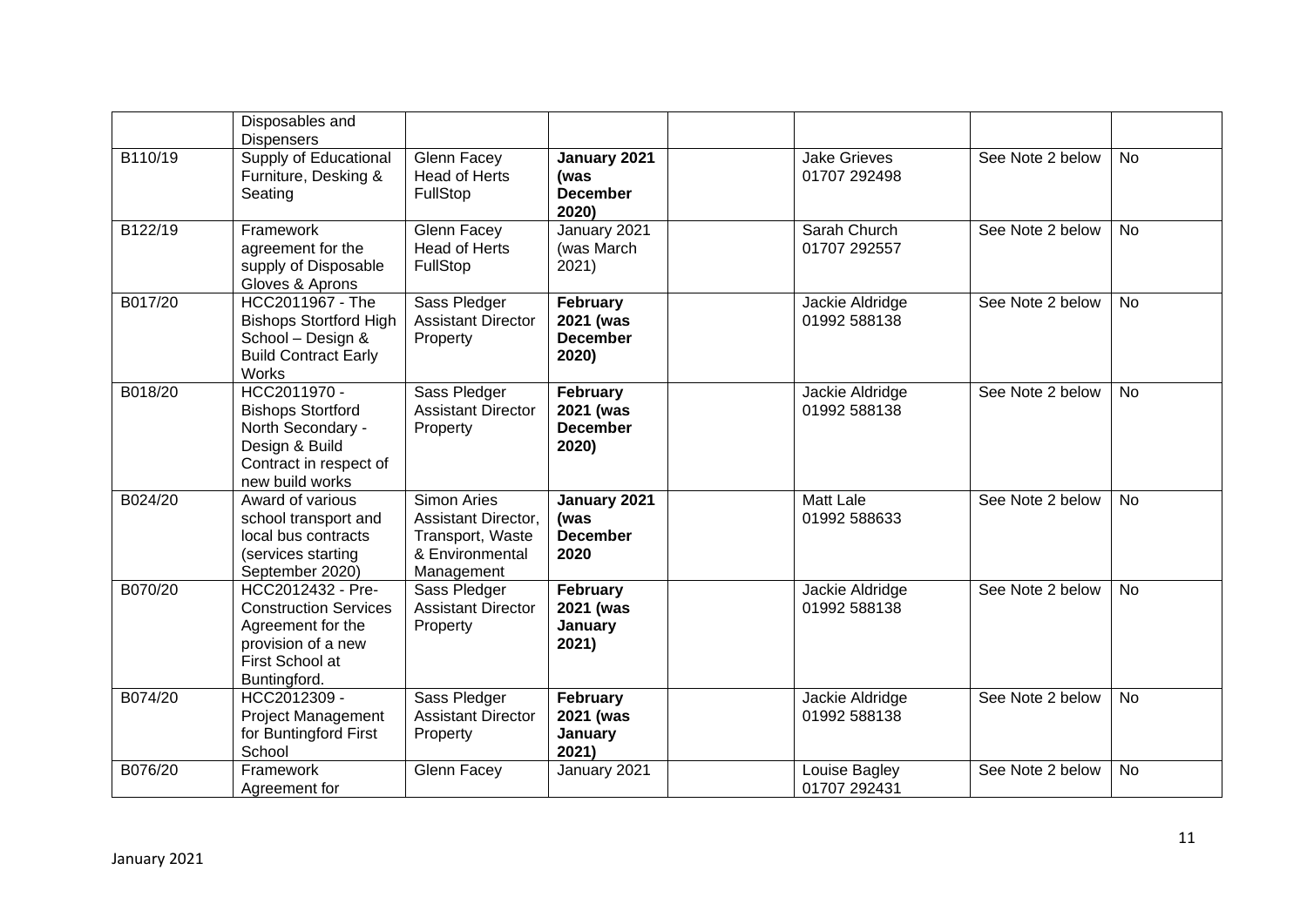|         | the Supply of Cut<br>Paper & Card Size A3<br>& A4                                                                                                                                                | <b>Head of Herts</b><br>FullStop                                          |                                                  |                                                                 |                                 |                  |           |
|---------|--------------------------------------------------------------------------------------------------------------------------------------------------------------------------------------------------|---------------------------------------------------------------------------|--------------------------------------------------|-----------------------------------------------------------------|---------------------------------|------------------|-----------|
| B077/20 | Recommissioning of<br>Overnight Short<br><b>Breaks for CYP</b><br>(Children & Young<br>People) with SEND<br>(Special Educational<br>Needs & Disability)<br>and/or Complex<br><b>Health Needs</b> | Marion Ingram<br>Operations<br>Director,<br>Specialist<br><b>Services</b> | January 2021                                     | Children,<br>Young People<br>& Families<br><b>Cabinet Panel</b> | Julie Reddish<br>01438 845433   | See Note 2 below | <b>No</b> |
| B079/20 | <b>Codicote Primary</b><br>School enlargement<br>capital budget<br>approval                                                                                                                      | Scott Crudgington<br>Director of<br>Resources                             | January 2021<br>(was<br>November<br>2020)        |                                                                 | Kate Ma<br>01992 556669         | See note 4 below | <b>No</b> |
| B081/20 | Framework<br>Agreement for the<br>Supply of Batteries                                                                                                                                            | <b>Glenn Facey</b><br><b>Head of Herts</b><br>FullStop                    | February 2021                                    |                                                                 | Patrick Maguire<br>01707 292367 | See note 2 below | <b>No</b> |
| B083/20 | Single Tender Action<br>for Homecare Spot<br>Providers                                                                                                                                           | Chris Badger<br>Interim Director<br><b>Adult Care</b><br>Services         | January 2021<br>(was<br><b>December</b><br>2020) |                                                                 | Daisy Sanghera<br>01438 843391  | See note 2 below | No        |
| B084/20 | HCC2012458 -<br>Schools repairs &<br>maintenance: Batch<br>53 Package 1-<br>Mechanical &<br>Electrical works - Oak<br>View Primary &<br>Nursery School,<br><b>Weston Primary</b><br>School       | Sass Pledger<br><b>Assistant Director</b><br>Property                     | February<br>2021 (was<br>January<br>2021)        |                                                                 | Claire Saban<br>01992 556799    | See note 2 below | <b>No</b> |
| B085/20 | HCC2012459 -<br>Schools repairs &<br>maintenance: Batch<br>53 Package 2 -<br>Mechanical &                                                                                                        | Sass Pledger<br><b>Assistant Director</b><br>Property                     | February<br>2021 (was<br>January<br>2021)        |                                                                 | Claire Saban<br>01992 556799    | See note 2 below | <b>No</b> |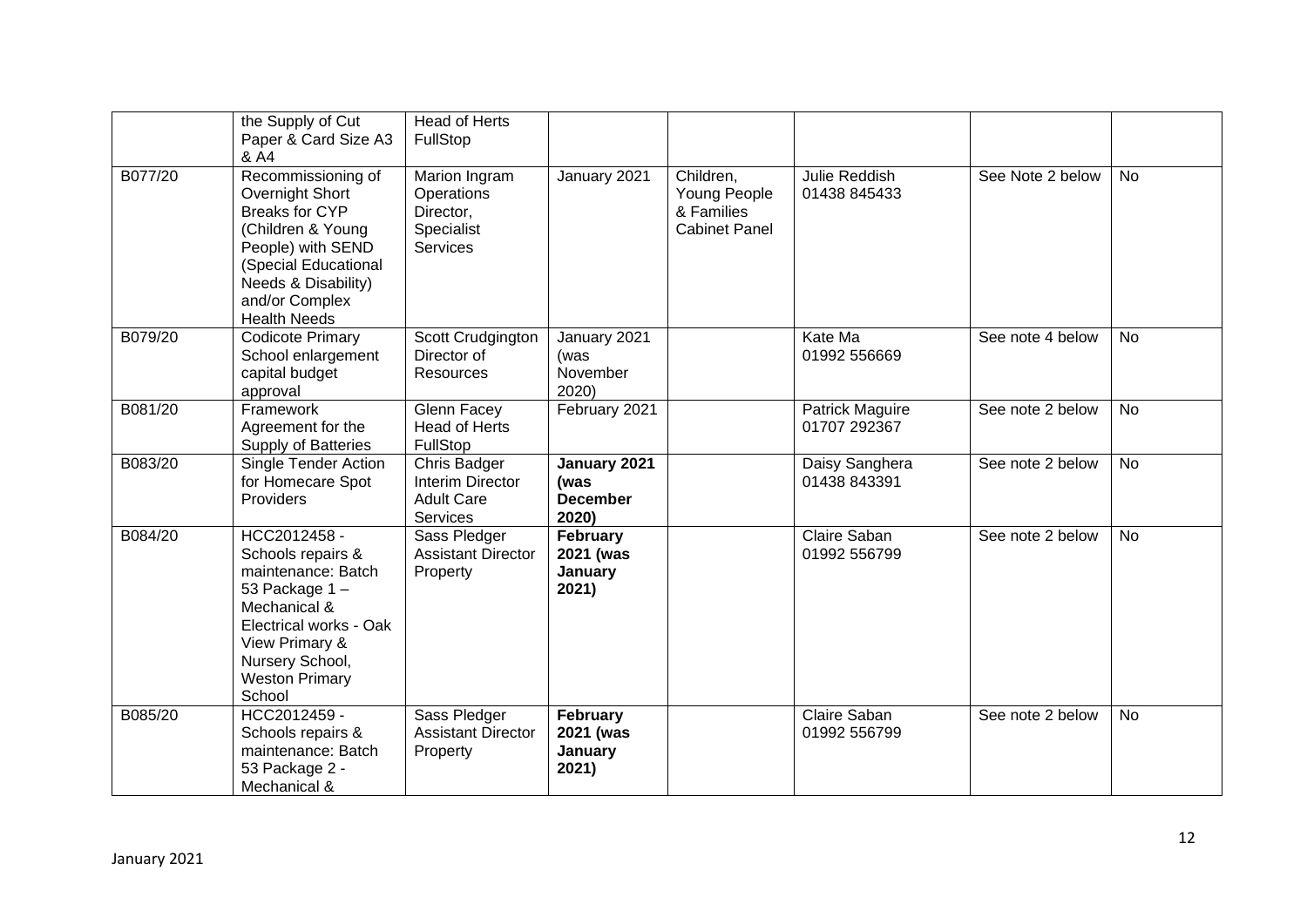|         | Electrical works -<br><b>Broom Barns Primary</b><br>School, Icknield Walk<br><b>First School</b>                                                                                                                        |                                                       |                                                  |                              |                  |           |
|---------|-------------------------------------------------------------------------------------------------------------------------------------------------------------------------------------------------------------------------|-------------------------------------------------------|--------------------------------------------------|------------------------------|------------------|-----------|
| B086/20 | HCC2012460 -<br>Schools repairs &<br>maintenance: Batch<br>54 Package 1 -<br>Mechanical &<br>Electrical works -<br><b>Studlands Rise First</b><br>School, Therfield First<br>School, York Road<br><b>Nursery School</b> | Sass Pledger<br><b>Assistant Director</b><br>Property | February<br>2021 (was<br>January<br>2021)        | Claire Saban<br>01992 556799 | See note 2 below | <b>No</b> |
| B087/20 | HCC2012461 -<br>Schools repairs &<br>maintenance: Batch<br>54 Package 2 -<br>Mechanical &<br>Electrical works -<br>Goffs Oak Primary<br>School, Thorley Hill<br><b>Primary School</b>                                   | Sass Pledger<br><b>Assistant Director</b><br>Property | February<br>2021 (was<br><b>January</b><br>2021) | Claire Saban<br>01992 556799 | See note 2 below | <b>No</b> |
| B088/20 | HCC2012463 -<br>Schools repairs &<br>maintenance: Batch<br>55 Package 1 -<br>Mechanical &<br>Electrical works - The<br>Collett School,<br><b>Micklem Primary</b><br>School                                              | Sass Pledger<br><b>Assistant Director</b><br>Property | February<br>2021 (was<br>January<br>2021)        | Claire Saban<br>01992 556799 | See note 2 below | No        |
| B089/20 | HCC2012464 -<br>Schools repairs &<br>maintenance: Batch<br>55 Package 2 -<br>Mechanical &<br>Electrical works -                                                                                                         | Sass Pledger<br><b>Assistant Director</b><br>Property | February<br>2021 (was<br>January<br>2021)        | Claire Saban<br>01992 556799 | See note 2 below | <b>No</b> |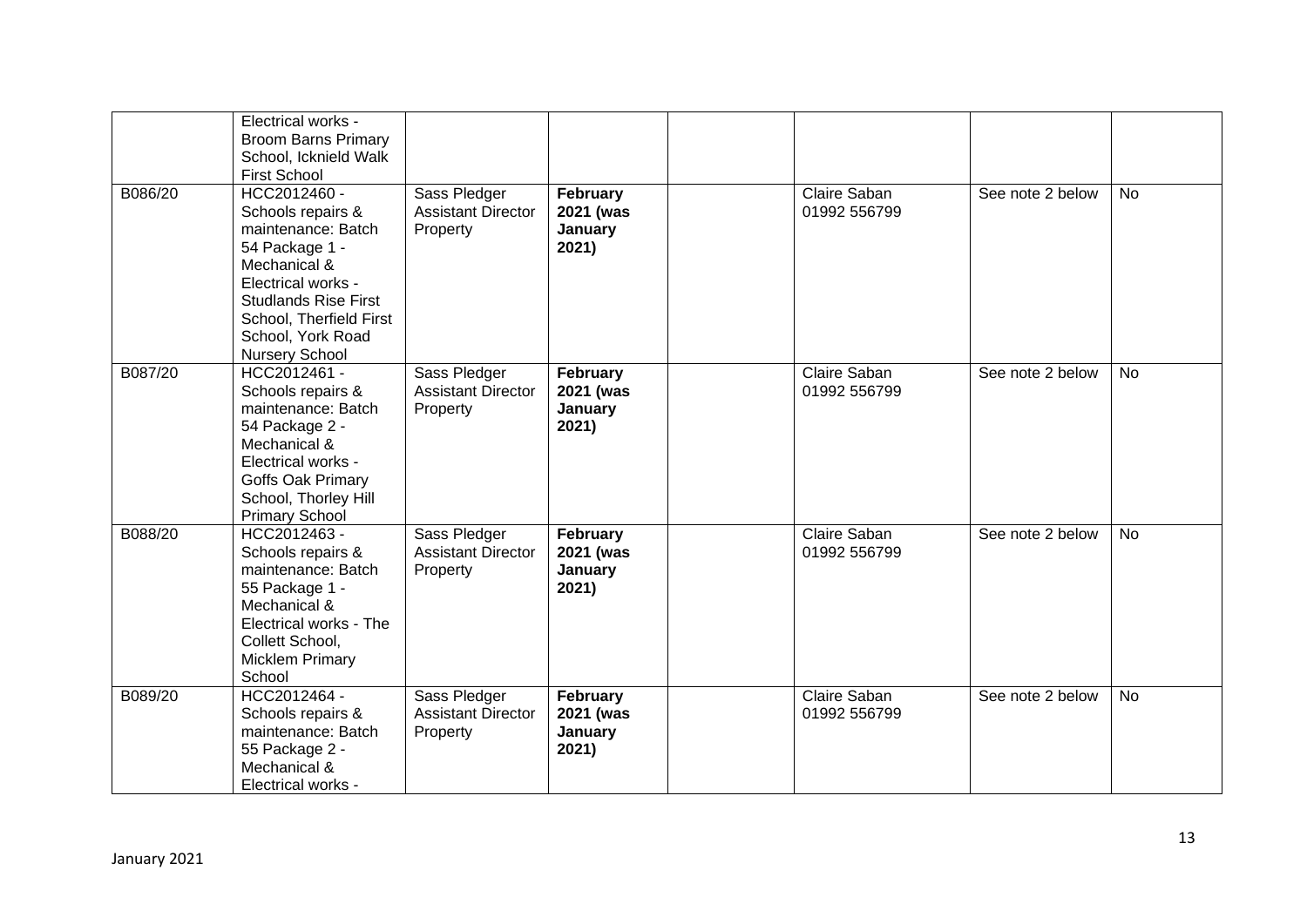|         | <b>Rickmansworth Park</b><br>JMI, Cassiobury Infant<br>& Nursery School,                                                                                                                                 |                                                                           |                                           |                                 |                  |           |
|---------|----------------------------------------------------------------------------------------------------------------------------------------------------------------------------------------------------------|---------------------------------------------------------------------------|-------------------------------------------|---------------------------------|------------------|-----------|
| B091/20 | HCC2012497 -<br><b>Codicote Primary</b><br>School - School<br>Expansion                                                                                                                                  | Sass Pledger<br><b>Assistant Director</b><br>Property                     | February<br>2021 (was<br>January<br>2021) | Jackie Aldridge<br>01992 588138 | See note 2 below | <b>No</b> |
| B092/20 | HCC2012470 -<br>Schools repairs &<br>maintenance: Batch<br>55 Package 3 -<br>Mechanical &<br>Electrical works -<br>Hoblett's Manor Junior<br>School, Maple<br><b>Primary School</b>                      | Sass Pledger<br><b>Assistant Director</b><br>Property                     | February<br>2021 (was<br>January<br>2021) | Claire Saban<br>01992 556799    | See note 2 below | <b>No</b> |
| B093/20 | HCC2012494 -<br>Relocation of the<br>Blues Pre-school to<br>land at Cox's<br>Gardens, Bishops<br>Stortford. Temporary<br>Mobile Building.                                                                | Sass Pledger<br><b>Assistant Director</b><br>Property                     | February<br>2021 (was<br>January<br>2021) | Jackie Aldridge<br>01992 588138 | See note 2 below | <b>No</b> |
| B094/20 | To negotiate an<br>extension of the<br>existing contract<br>between Hertfordshire<br>County Council (HCC)<br>and Herts for Learning<br>(HFL) for the provision<br>of HfL services and<br>support to HCC. | Simon Newland,<br>Operations<br>Director                                  | February 2021                             | Simon Newland<br>01992 555738   | See note 2 below | <b>No</b> |
| B095/20 | To establish a<br>Framework<br>Agreement for future<br>Community<br>Opportunity services<br>(currently known as                                                                                          | Chris Badger,<br>Interim Director<br><b>Adult Care</b><br><b>Services</b> | January 2021                              | Gemma Brace<br>01438 845060     | See note 2 below | <b>No</b> |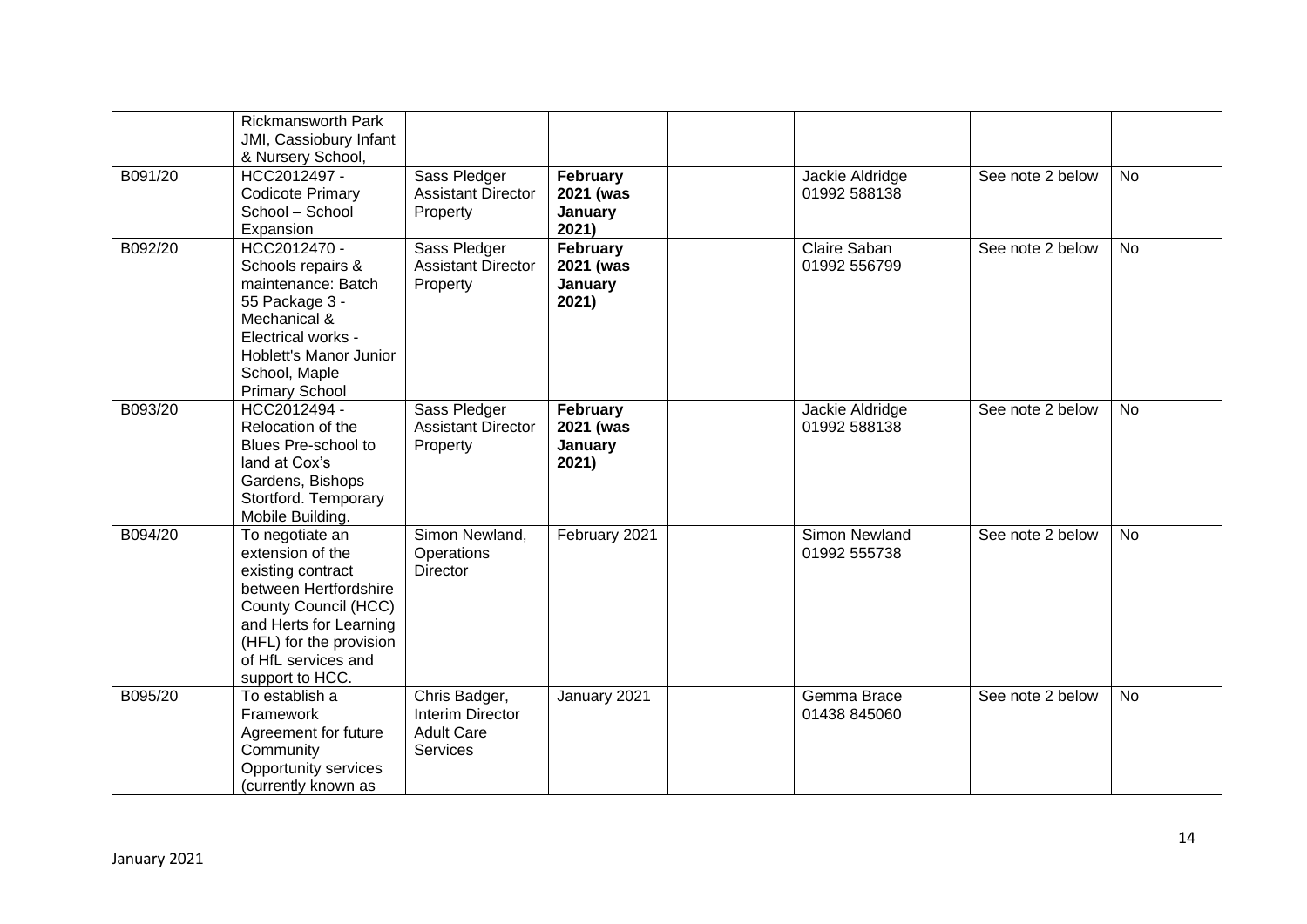|         | Day Services) and<br>appoint providers via<br>a full competitive<br>tender process                                                                                 |                                                        |                                           |                                 |                  |           |
|---------|--------------------------------------------------------------------------------------------------------------------------------------------------------------------|--------------------------------------------------------|-------------------------------------------|---------------------------------|------------------|-----------|
| B096/20 | <b>Building Cleaning</b><br>tender for the Hertford<br>and Ware Educational<br>package within<br>Hertfordshire.<br>Award of contract                               | <b>Glenn Facey</b><br><b>Head of Herts</b><br>FullStop | January 2021                              | Kean Booth<br>01707 292323      | See note 2 below | <b>No</b> |
| B097/20 | <b>Building Cleaning</b><br>tender for the EA<br><b>Educational package</b><br>within Hertfordshire.<br>Award of contract                                          | <b>Glenn Facey</b><br><b>Head of Herts</b><br>FullStop | January 2021                              | Kean Booth<br>01707 292323      | See note 2 below | No        |
| B098/20 | HCC2012575 - Batch<br>56 Roofing Works -<br>Field Junior School,<br>Watford, Harvey Road<br>Junior School, &<br><b>Shepherd Primary</b><br>School<br>Rickmansworth | Sass Pledger<br><b>Assistant Director</b><br>Property  | February<br>2021 (was<br>January<br>2021) | Jackie Aldridge<br>01992 588138 | See note 2 below | <b>No</b> |
| B101/20 | HCC2012583 - Batch<br>57 - Cluster 1 -<br>Roofing Works -<br><b>Hobletts Manor</b><br>Infants School                                                               | Sass Pledger<br><b>Assistant Director</b><br>Property  | February<br>2021 (was<br>January<br>2021) | Jackie Aldridge<br>01992 588138 | See note 2 below | <b>No</b> |
| B102/20 | HCC2012584 - Batch<br>57 - Cluster 2 -<br>Roofing Works -<br><b>Tannerswood School</b>                                                                             | Sass Pledger<br><b>Assistant Director</b><br>Property  | February<br>2021 (was<br>January<br>2021) | Jackie Aldridge<br>01992 588138 | See note 2 below | <b>No</b> |
| B103/20 | HCC2012585<br>Batch 57 - Cluster 3 -<br>Roofing Works -<br>Forres &<br>Margaret Wix School                                                                         | Sass Pledger<br><b>Assistant Director</b><br>Property  | February<br>2021 (was<br>January<br>2021) | Jackie Aldridge<br>01992 588138 | See note 2 below | <b>No</b> |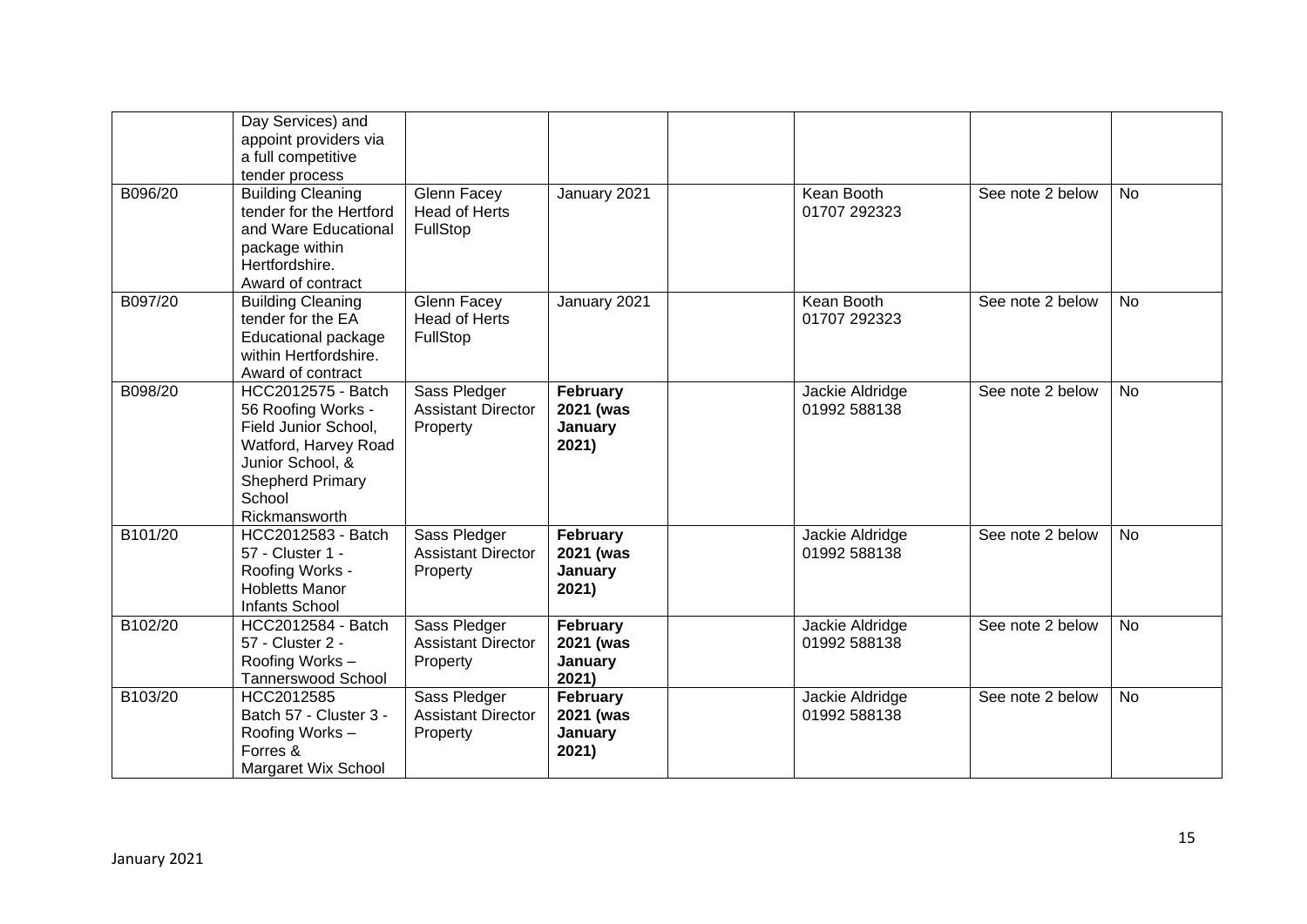| B104/20 | HCC2012586<br>Batch 57 - Cluster 4 -<br>Roofing Works -<br><b>Bishops Stortford &amp;</b><br><b>Hatfield Fire Stations</b>                                                                   | Sass Pledger<br><b>Assistant Director</b><br>Property                                                                              | February<br>2021 (was<br>January<br>2021) | Jackie Aldridge<br>01992 588138        | See note 2 below    | <b>No</b> |
|---------|----------------------------------------------------------------------------------------------------------------------------------------------------------------------------------------------|------------------------------------------------------------------------------------------------------------------------------------|-------------------------------------------|----------------------------------------|---------------------|-----------|
| B105/20 | Contract for the<br>Provision of Children's<br><b>Cross Regional</b><br><b>Arrangements Group</b><br>(CCRAG) Database                                                                        | Marion Ingram<br>Operations<br>Director,<br>Specialist<br>Services                                                                 | April 2021                                | Lynn Knowles<br>07740918847            | See Note 2 below    | <b>No</b> |
| B106/20 | <b>Hertfordshire Adult</b><br>and Family Learning<br>Service (HAFLS):<br>Award of contract for<br>the provision of Adult<br>Learning across<br>Hertfordshire for<br>academic year<br>2021/22 | Steven Lee-<br>Foster<br><b>Assistant Director</b><br>for Adult Care<br><b>Services</b>                                            | April 2021                                | Lynn Keates<br>01992 588626            | See note 2 below    | <b>No</b> |
| B107/20 | The provision of<br>facilities for the<br>treatment of materials<br>from recycling centres<br>in Hertfordshire                                                                               | <b>Simon Aries</b><br><b>Assistant Director</b><br>Transport, Waste<br>and<br>Environmental<br>Management                          | April 2021                                | <b>Matthew King</b><br>01992 556207    | See note 2 below    | <b>No</b> |
| B002/21 | <b>Award of various</b><br>local bus contracts<br>(tender round for<br>services starting<br><b>April and September</b><br>2021)                                                              | <b>Simon Aries,</b><br><b>Assistant</b><br><b>Director</b><br>Transport,<br><b>Waste and</b><br>Environmental<br><b>Management</b> | February<br>2021                          | <b>Matthew Lale</b><br>01992 588633    | See note 2<br>below | <b>No</b> |
| B003/21 | Approval to the sale<br>of part of the Land at<br><b>Onslow St Audrey's</b><br>School, Hatfield                                                                                              | <b>Scott</b><br>Crudgington<br>Director of<br><b>Resources</b>                                                                     | February<br>2021                          | <b>Sharon Roskilly</b><br>01992 555988 | See note 4<br>below | <b>No</b> |
| B004/21 | <b>Eastern Playing</b><br>Fields, Goffs lane,                                                                                                                                                | <b>Scott</b><br>Crudgington                                                                                                        | February<br>2021                          | <b>Carolyn Clark</b><br>01992 555280   | Report              | <b>No</b> |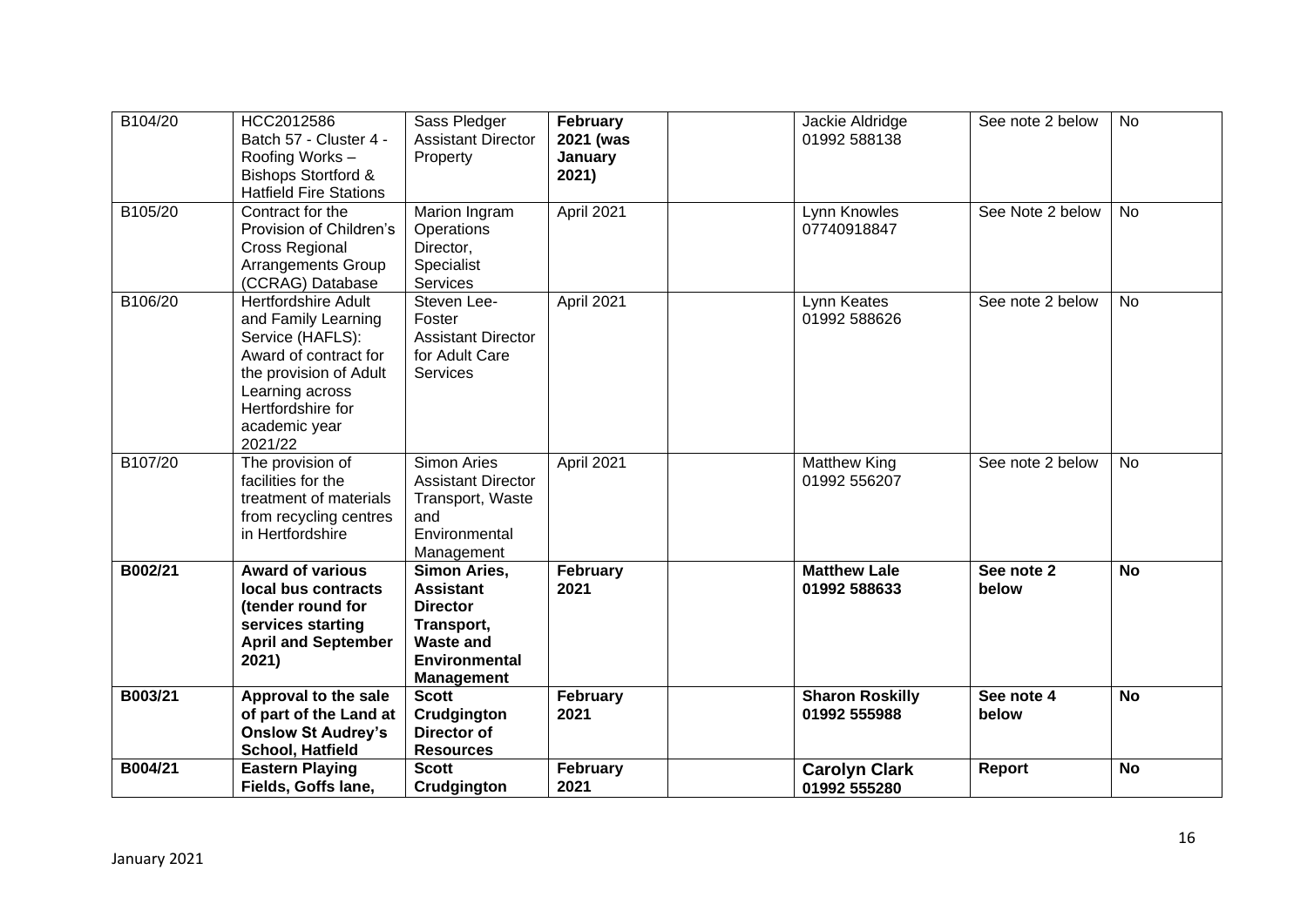|         | Cheshunt-<br><b>Appropriation to</b><br><b>Adult Care Services</b>                                                                           | Director of<br><b>Resources</b>                                       |                   |                                       |                     |           |
|---------|----------------------------------------------------------------------------------------------------------------------------------------------|-----------------------------------------------------------------------|-------------------|---------------------------------------|---------------------|-----------|
| B005/21 | Approval to the<br>terms of sale for<br><b>Former Library and</b><br>adjoining Land at<br>Lamb Lane,<br><b>Redbourn</b>                      | <b>Scott</b><br><b>Crudgington</b><br>Director of<br><b>Resources</b> | February<br>2021  | <b>John Doyle</b><br>01992 556896     | See Note 4<br>below | <b>No</b> |
| B006/21 | Approval to the<br>terms of sale for<br><b>Former Highway</b><br><b>Maintenance Depot,</b><br><b>Station Road,</b><br><b>Watton at Stone</b> | <b>Scott</b><br>Crudgington<br>Director of<br><b>Resources</b>        | February<br>2021  | <b>Andrew Edwards</b><br>01992 556007 | See Note 4<br>below | <b>No</b> |
| B007/21 | Approval to the<br>terms of sale for<br><b>Land at Foxgrove</b><br>Path, South Oxhey                                                         | <b>Scott</b><br>Crudgington<br>Director of<br><b>Resources</b>        | February<br>2021  | <b>John Doyle</b><br>01992 556896     | See Note 4<br>below | <b>No</b> |
| B008/21 | Approval to the<br>terms of sale for<br><b>Former Little Furze</b><br><b>JMI School,</b><br>Gosforth Lane,<br><b>South Oxhey</b>             | <b>Scott</b><br>Crudgington<br>Director of<br><b>Resources</b>        | February<br>2021  | <b>John Doyle</b><br>01992 556896     | See Note 4<br>below | <b>No</b> |
| B009/21 | Approval of the<br><b>Councils Diversity</b><br>and Inclusion<br><b>Strategy 2021</b>                                                        | <b>Scott</b><br>Crudgington<br>Director of<br><b>Resources</b>        | <b>March 2021</b> | Charulata Joshi<br>01992 844100       | <b>Report</b>       | <b>No</b> |
| B010/21 | <b>Consider the future</b><br>of Eastern Playing<br>Fields, Goffs lane,<br><b>Cheshunt</b>                                                   | <b>Scott</b><br><b>Crudgington</b><br>Director of<br><b>Resources</b> | <b>March 2021</b> | <b>Carolyn Clark</b><br>01992 555280  | See note 4<br>below | <b>No</b> |
| B011/21 | Land and building at<br>Meadowbank,<br>Alexandra Road,<br>Kings Langley -                                                                    | <b>Scott</b><br>Crudgington<br>Director of<br><b>Resources</b>        | <b>March 2021</b> | <b>Carolyn Clark</b><br>01992 555280  | Report              | <b>No</b> |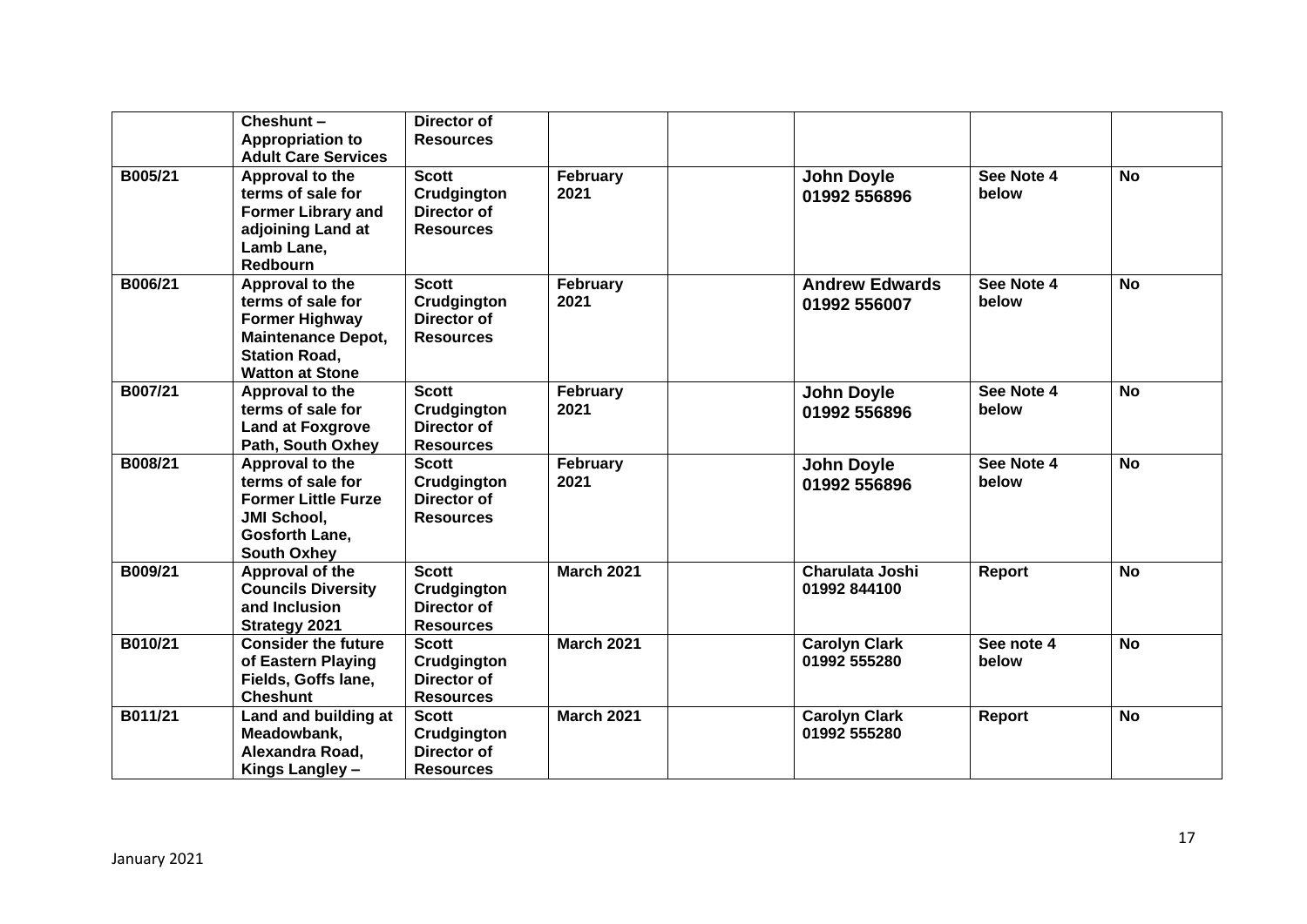|         | <b>Appropriation to</b><br><b>Adult Care Services</b>                                                                                                                                                                              |                                                                                                      |                   |                                        |        |           |
|---------|------------------------------------------------------------------------------------------------------------------------------------------------------------------------------------------------------------------------------------|------------------------------------------------------------------------------------------------------|-------------------|----------------------------------------|--------|-----------|
| B012/21 | HCC2012582 -<br>Refurbishment of a<br>former adult care<br>home to provide<br>accommodation for<br><b>Looked After</b><br><b>Children</b>                                                                                          | <b>Sass Pledger</b><br><b>Assistant</b><br><b>Director</b><br><b>Property</b>                        | <b>March 2021</b> | <b>Jackie Aldridge</b><br>01992 588138 | Report | <b>No</b> |
| B013/21 | <b>Recommissioning of</b><br><b>Overnight Short</b><br><b>Breaks for Children</b><br>& Young People<br>(CYP) with Special<br><b>Educational Needs &amp;</b><br><b>Disabilities (SEND)</b><br>and/or Complex<br><b>Health Needs</b> | <b>Marion Ingram</b><br><b>Operations</b><br><b>Director</b><br><b>Specialist</b><br><b>Services</b> | <b>April 2021</b> | <b>Julie Reddish</b><br>01438 845433   | Report | <b>No</b> |

#### **Notes:**

- 1. CBC contract = on behalf of 17 local authority members of the Central Buying Consortium
- 2. Quality and price evaluation derived from tenderers' submissions *(which may contain exempt information and if so will not be available for public inspection)*
- 3. Collaborative contract with one or more authorities (not a CBC contract)
- 4. Part II (due to 'Information relating to the financial or business affairs of any particular person (including the Council')".

If you have any general enquiries about this Forward Plan - contact Deborah Jeffery, Assistant Manager, Democratic Services, 01992 555563 Email: [deborah.jeffery@hertfordshire.gov.uk](mailto:deborah.jeffery@hertfordshire.gov.uk) 

#### **QUENTIN BAKER, CHIEF LEGAL OFFICER**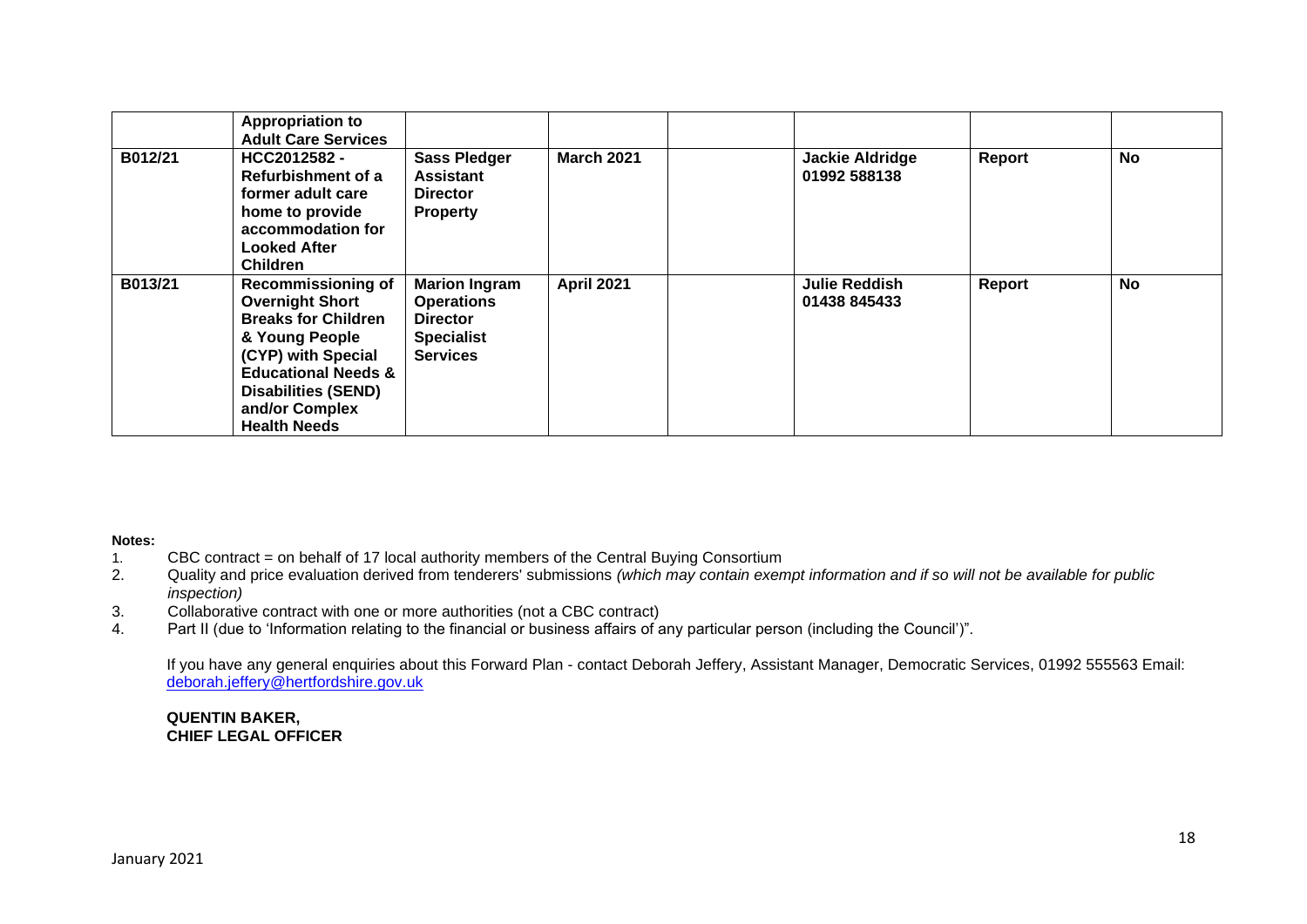

## **HERTFORDSHIRE COUNTY COUNCIL**

**FORWARD PLAN Notice of (a) key and other decisions likely to be made on behalf of the County Council by Cabinet, (b) key decisions likely to be made on behalf of the County Council by Officers and (c) decisions on Traffic Regulation Orders likely to be made by Officers on behalf of the County Council in the period 1 February 2021 – 31 May 2021**

# **Published: 1 January 2020**

[Note: Key decisions and other decisions due to be reached in January 2021 but not yet made remain listed (notice of these items was given in the Forward Plan issued on 7th December 2020)]

## **TRAFFIC REGULATION ORDERS**

### **Broxbourne**

| Location                                          | <b>Proposed Restriction</b>                                                  |
|---------------------------------------------------|------------------------------------------------------------------------------|
| Bryanstone Road, Waltham Cross                    | <b>Waiting Restrictions</b>                                                  |
| New River Bridge (Essex Road), Hoddesdon          | Waiting Restrictions, Prohibition of Motor Vehicles,<br>Pedestrian Crossings |
| Bell Lane, Broxbourne                             | <b>Waiting Restrictions</b>                                                  |
| <b>East Herts</b>                                 |                                                                              |
| Location                                          | <b>Proposed Restriction</b>                                                  |
| Ermine Street, Norris Way etc, Buntingford        | <b>Waiting Restriction</b>                                                   |
| Kiffin Road / Kitchener Road, Bishop's Stortford  | 20mph Speed Limit                                                            |
| Allerthrop Road, Bishop's Stortford               | Road Humps                                                                   |
| Wentworth Drive/Sunningdale, Bishop's Stortford   | <b>Waiting Restrictions</b>                                                  |
| South Road/Saffron Meadwo, Standon                | <b>Waiting Restrictions</b>                                                  |
| Cambridge Road, Sawbridgeworth                    | <b>Waiting Restrictions</b>                                                  |
| Anchor Street & Unnamed Roads, Bishop's Stortford | Waiting Restrictions, Prohibition of Driving, Prohibition of                 |
|                                                   | Turns, Goods Vehicle Loading Bay, Pedestrian Crossing,                       |
|                                                   | Road Humps, 20mph Speed Limit                                                |
| Marsh Lane, Ware                                  | <b>Waiting Restrictions, Parking Places</b>                                  |
| A602 Watton-at-Stone Bypass                       | 50mph Speed Limit                                                            |
| Maidenhead Street, Hertford                       | <b>Restricted Zone</b>                                                       |
| A120 Little Hadham Bypass                         | 40 & De-restricted mph Speed Limits, Cycle Track                             |
| Various Roads, Sawbridgeworth                     | 20mph Speed Limit                                                            |
| Railway Street, Hertford                          | <b>Waiting Restrictions</b>                                                  |
| London Road, Bishop's Stortford                   | <b>Waiting Restrictions</b>                                                  |
| West Road, Sawbridgeworth                         | <b>Waiting Restrictions</b>                                                  |
| Great Hadham Road, Bishop's Stortford             | Waiting Restrictions, Parking Places                                         |
| London Road etc, Sawbridgeworth                   | <b>Waiting Restrictions</b>                                                  |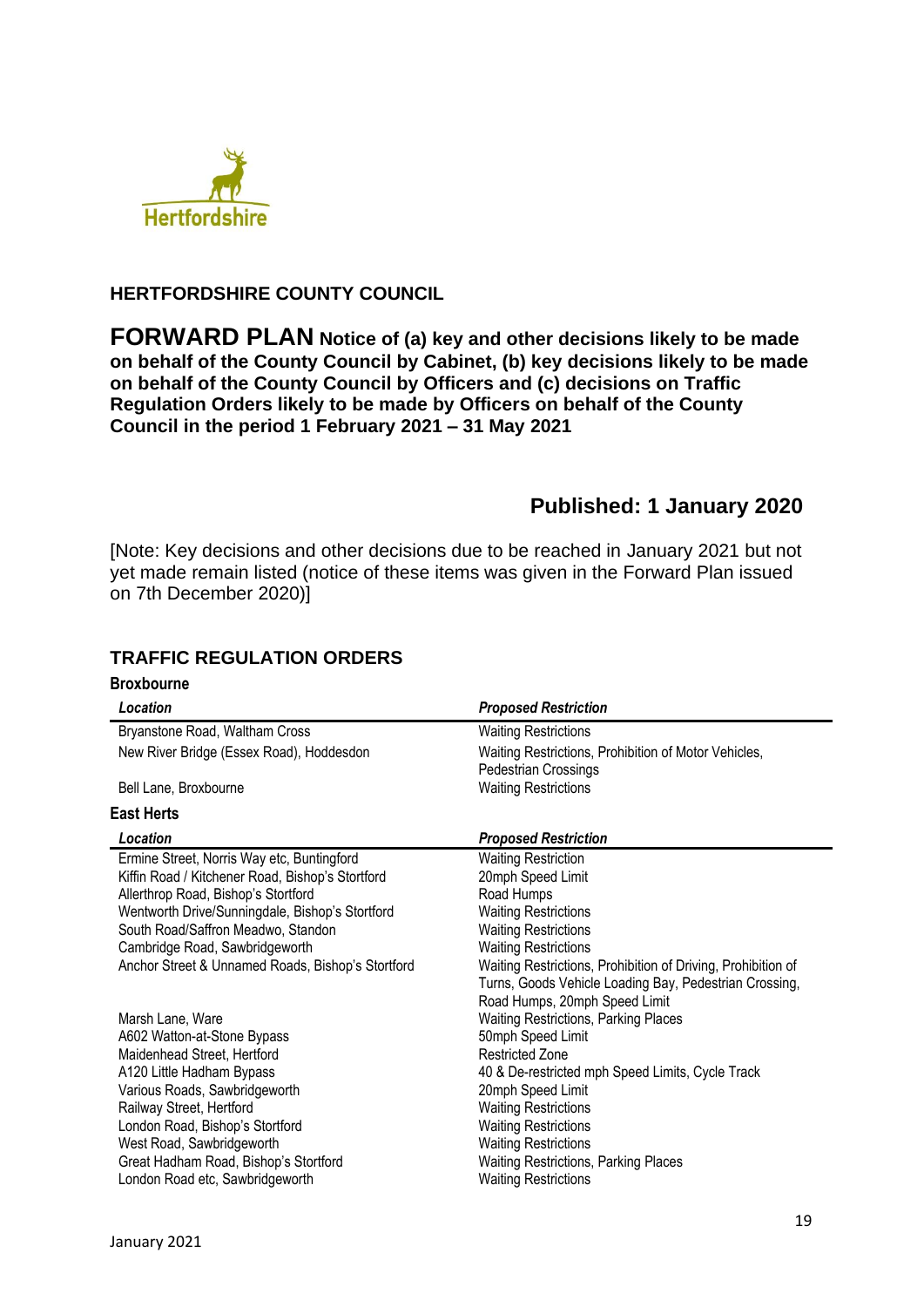Beldams Lane, Bishop's Stortford Road Humps Bullfields, Sawbridgeworth Waiting Restrictions Riverside Walk, Bishop's Stortford **Restricted Zone, Pedestrian Zone** Fairway, Sawbridgeworth **Waiting Restrictions** London Road, Buntingford 20mph Speed Limit Zone Thieves Lane, Hertford 30mph Speed Limit Thieves Lane / The Ridgeway, Hertford Experimental Waiting Restrictions

### **Dacorum**

A4147 Maylands Avenue, Hemel Hempstead Revocation Waiting Restrictions<br>Breakspear Way, Hemel Hempstead Maiting Restrictions, 50mph Spe

Brook Street, Tring Waiting Restrictions<br>
Aylesbury Road, Tring New York 1999<br>
Somph Speed Limit Aylesbury Road, Tring 30 and Tring 50mph Speed Limit<br>50mph Speed Limit<br>50mph Speed Limit Dundale Road, Tring Wingrave Road / Sutton Close, Tring Waiting Restrictions New Mill Terrace / Pheasant Close etc, Tring Waiting Restrictions Silk Mill Way / Adams Way, Tring Waiting Restrictions

## **St. Albans**

Langley Grove, Sandridge Waiting Restriction Harpenden Lane, Redbourn Waiting Restrictions

#### **Welwyn Hatfield**

| Location                                   | <b>Proposed Restriction</b>                                |
|--------------------------------------------|------------------------------------------------------------|
| Welwyn Garden City Town Centre             | Restricted Zone, Pedestrian Zone, 20mph Speed Limit, Cycle |
|                                            | Lane, One Way Traffic, Parking Places, Road Humps          |
| Fretherne Road, Welwyn Garden City         | Prohibition of Motor Vehicles                              |
| Bridgefields, Welwyn Garden City           | <b>Waiting Restrictions</b>                                |
| Boundary Lane/Elliott Close, Welwyn        | <b>Waiting Restrictions</b>                                |
| High View, Hatfield                        | One Way, 20mph speed limit                                 |
| Appletree Way, Welwyn Garden City          | <b>Waiting Restrictions</b>                                |
| Great & Little Gannett, Welwyn Garden City | <b>Experimental Waiting Restrictions</b>                   |
| Bessemer Road, Welwyn Garden City          | Road Humps                                                 |
| Lemsford Lane, Welwyn Garden City          | <b>Waiting Restrictions</b>                                |
|                                            |                                                            |

## **North Herts**

Various Roads, Letchworth **Experimental Waiting Restrictions** A505 Royston Bypass<br>
Bearton Road, Hitchin Speed Limit<br>
Bearton Road, Hitchin Speed Limit<br>
2011 - Waiting Restrictions Bearton Road, Hitchin Waiting Restrictions<br>
Baldock Road, Royston Manuel Company Somph Speed Limit Baldock Road, Royston Norton Way South etc, Letchworth Waiting Restrictions, Road Humps<br>
Durham Way, Royston<br>
Waiting Restrictions Durham Way, Royston Holwell Road, Pirton **30mph** Speed Limit Cranborne Avenue/The Ridgeway, Hitchin Waiting Restrictions Wymondley Road, Hitchin Waiting Restrictions<br>Various Roads, Baldock, Rovston and Letchworth Waiting Restrictions, School Keep Clear Various Roads, Baldock, Royston and Letchworth

#### **Stevenage**

### *Location Proposed Restriction*

Waiting Restrictions, 50mph Speed Limit, Pedestrian Crossing Buncefield Lane, Hemel Hempstead Prohibition of Driving, Prohibition of Turns except Pedal **Cycles** 

#### *Location Proposed Restriction*

### *Location Proposed Restriction*

### *Location Proposed Restriction*

Webb Rise, Stevenage Waiting Restrictions, Road Humps